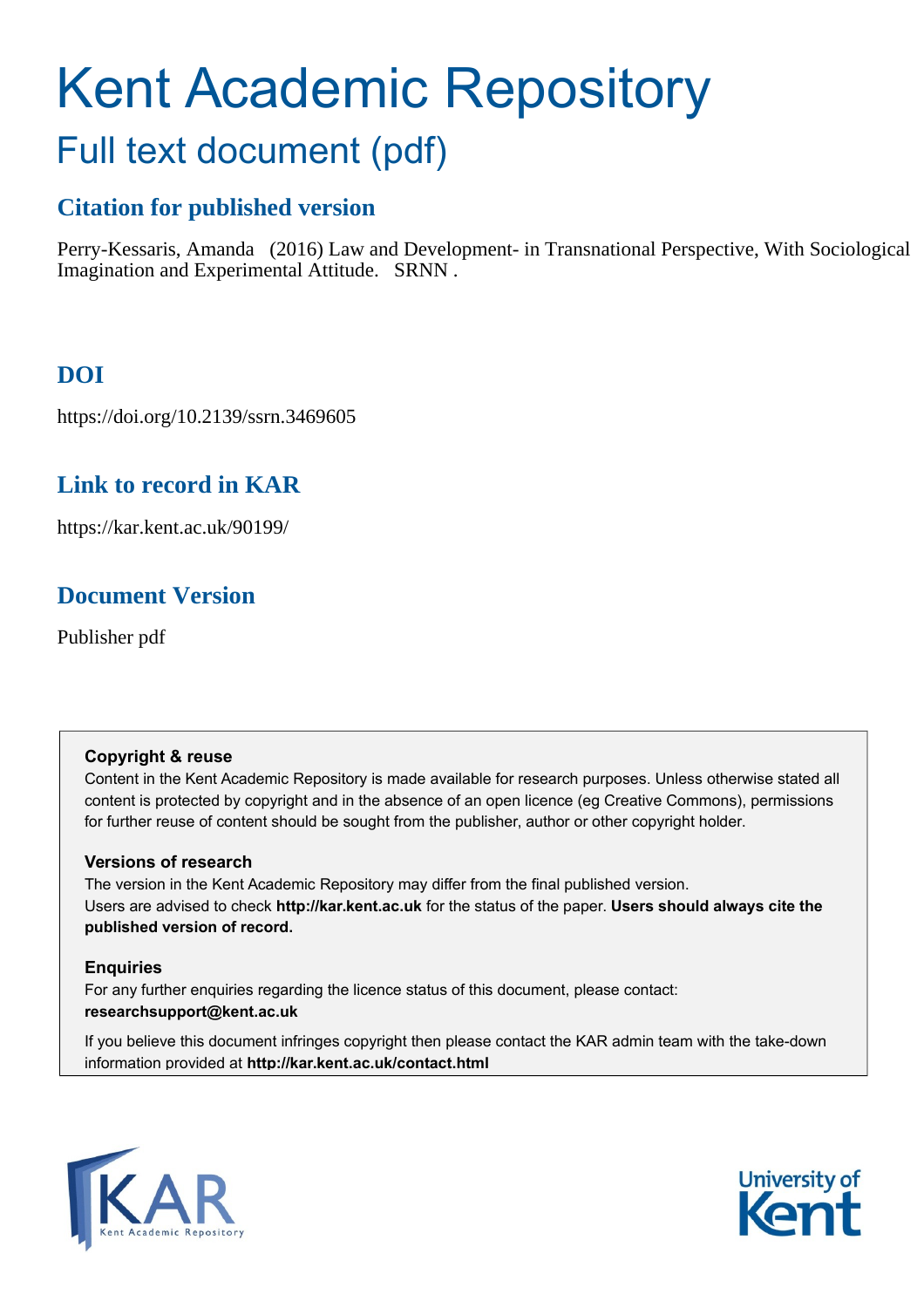# **Law and Development: In transnational perspective, with sociological imagination and experimental attitude**

Amanda Perry-Kessaris\*

#### Abstract

In this paper I argue that a transnational (as opposed to state-centric) perspective on legal development is essential (conceptually, empirically and normatively) both for practitioners, and for those who seek to understand and critique them; that it is best conceptualised with sociological imagination; and that it opens the door to the rehabilitation of the field of legal development into a more nimble and productive space for empirically-informed experimentation.

#### Introduction

'Law and development' or, better, 'legal development<sup>'1</sup> is a field of thinking and practice focusing on the role of law as a means, end, obstacle or irrelevance in securing 'improvements' to human welfare. Although these relationships are addressed everywhere, and by a range of actors, the field is traditionally construed as focusing on the generation, especially with foreign assistance, of 'improvements' in relatively poor countries. 2

A transnational perspective treats law as a global multi-layered phenomenon whilst at the same time decentring 'the state' and unsettling rigid conceptions of what 'it' is or might be. So to take a transnational perspective on legal development is to explore the causes and effects of the use, abuse and avoidance of all kinds of law; in the name of legal development; and by and on all kinds of actors.

In this paper I argue that a transnational (as opposed to state-centric) perspective on legal development is essential (conceptually, empirically and normatively) for both

<sup>\*</sup> Professor of Law, Kent Law School a.perry-kessaris@kent.ac.uk.

<sup>1</sup> Tamanaha 2011

<sup>2</sup> Perry-Kessaris 2011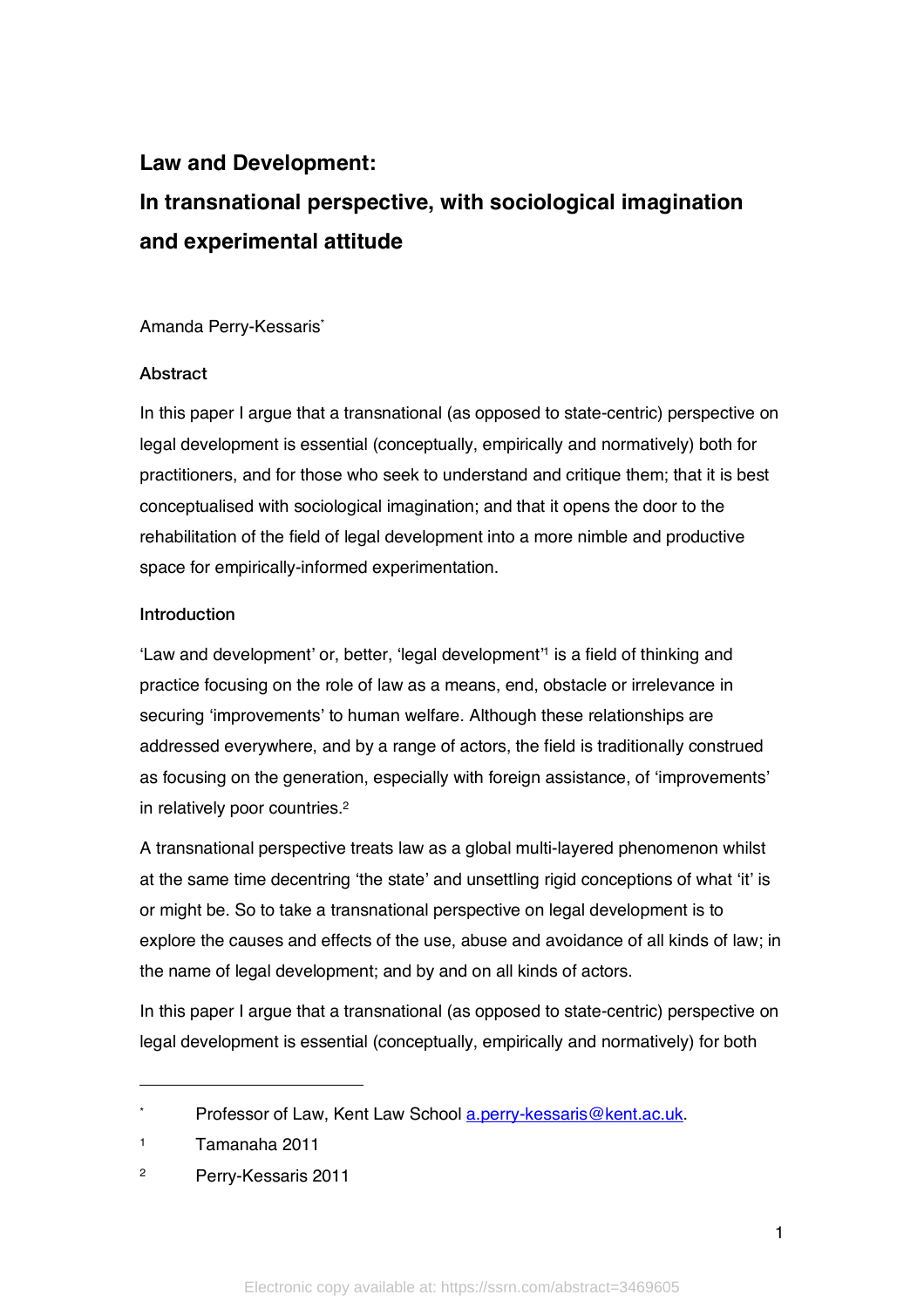practitioners and those who seek to understand and critique them; that it is best conceptualised through a sociological imagination; and that it opens the door to the rehabilitation of the field of legal development into a more nimble and productive space for empirically-informed experimentation towards understanding what is (present relationships between law and development) and might yet be (what 'improvements' might look like). <sup>3</sup> These arguments are evidenced and illustrated primarily with reference to the World Bank because it is the most high-profile and influential, albeit by no means the only<sup>4</sup> transnational actor in the legal development field; because, to its credit, its annual World Development Reports provide an accessible insight into the evolution of its legal development thinking and practice; and because it seems to be en route to adopting something akin, or at least sympathetic, to a transnational, sociologically-informed, experimental approach to legal development.

'Of all those figures associated with development and with the production of development knowledge', the economist has 'stood out clearly above the rest'. <sup>5</sup> The resulting 'economics imperialism' has been an unfortunate obstacle to the success of legal development work. <sup>6</sup> Contemporary legal development work has some distinctively sociolegal roots and branches, <sup>7</sup> but has been overshadowed by the rise of a particularly abstract and mathematized version of neoliberalism, especially from

<sup>4</sup> Other providers include bilateral funders such as UK Department for International Development (DFID), US Agency for International Development (USAID) and the Japan International Cooperation Agency (JICA); as well as other international institutions such as the Asian Development Bank (ADB). Figures are hard to come by but what appears to be the most comprehensive survey found that the key donors spent 2.6 billion dollars on legal and judicial development in 2008: International Development Law Organization, Legal and Judicial Development Assistance Global Report 2010, (2010).

<sup>5</sup> Escobar, 2005, p. 141.

 $\ddot{\phantom{a}}$ 

<sup>6</sup> Fine and Milonakis, 2009, Perry-Kessaris 2011, Perry-Kessaris 2014.

<sup>7</sup> For an understanding of Anglo-American practice see Carty, 1992, Trubek and Galanter, 1974.

<sup>&</sup>lt;sup>3</sup> See further Dunne and Raby 2014 on speculative design and Cooper 2014 on achievable utopias.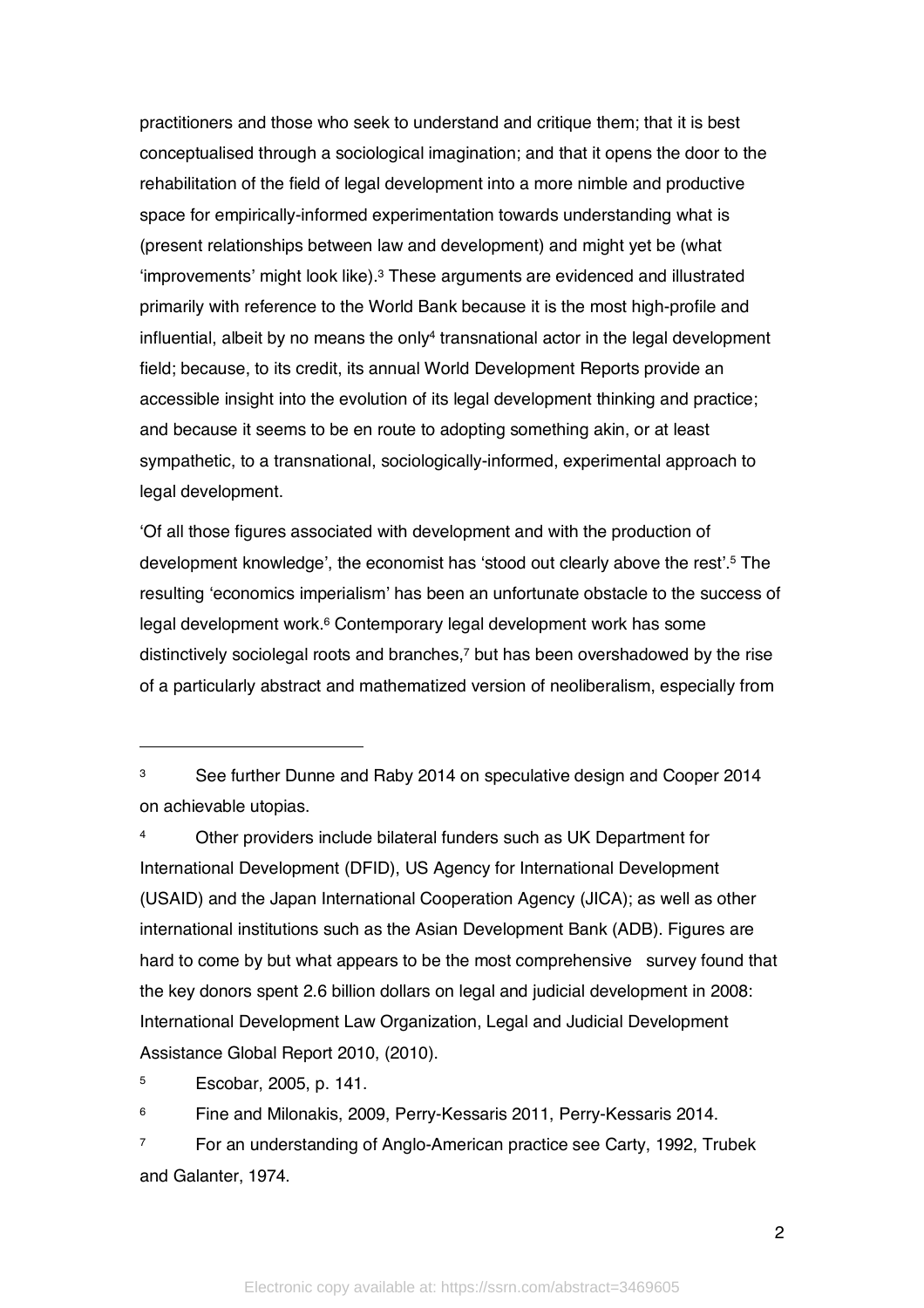1989 onwards. Within the World Bank the dominance of abstract and mathematical methods over legal development has manifested itself most completely in the rise of 'investment climate discourse',8 in which national legal systems have been presented as products and foreign investors as their most significant consumers, and which has been directed towards 'improving' the quality of those legal systems by placing them into league tables based on speed and efficiency.<sup>9</sup> Of special significance from a transnational perspective is that investment climate discourse places state legal systems and foreign investment actors in the centre of the analysis, and black boxes all human actors (state and non).

When instead we take a transnational perspective on legal phenomena, 'society – not the state – becomes the backdrop and context for our iterations of law' and 'the state does not sit "on top" of society (or the market), but is part of society'.10 In the same moment it becomes apparent that 'our analytical focus' must turn to 'how we theorize the relation between law and society'. <sup>11</sup> But legal and social *theory* alone are not enough. A transnational perspective provokes and necessitates a distinctly sociological methodological orientation—that is, a commitment to 'consistently and permanently … reinterpret law systematically and empirically as a social phenomenon'. <sup>12</sup> A rigorously sociolegal approach gives the best hope of productively connecting (conceptually, empirically) with the realities experienced by the human actors that are the producers and subjects of legal development thinking and practice. The normative imperative to be in continuous empirical and conceptual conversation with realities is perhaps extra-significant in the field of legal development. A sociologically-inspired or sociolegal approach provokes and enables us to remember that here time and money are extra-short, the lives at stake are extra-strained and the tangle of interests and values at play is extra-complex. So there is little moral space for fictions or fantasies such as those offered by the

 $\overline{a}$ 

- <sup>9</sup> Perry-Kessaris 2011 and 2017.
- <sup>10</sup> Zumbansen 2014, p. 3.
- <sup>11</sup> Zumbansen 2012 p. 305.
- <sup>12</sup> Cotterrell 1998, p. 183.

3

<sup>8</sup> Perry-Kessaris 2008.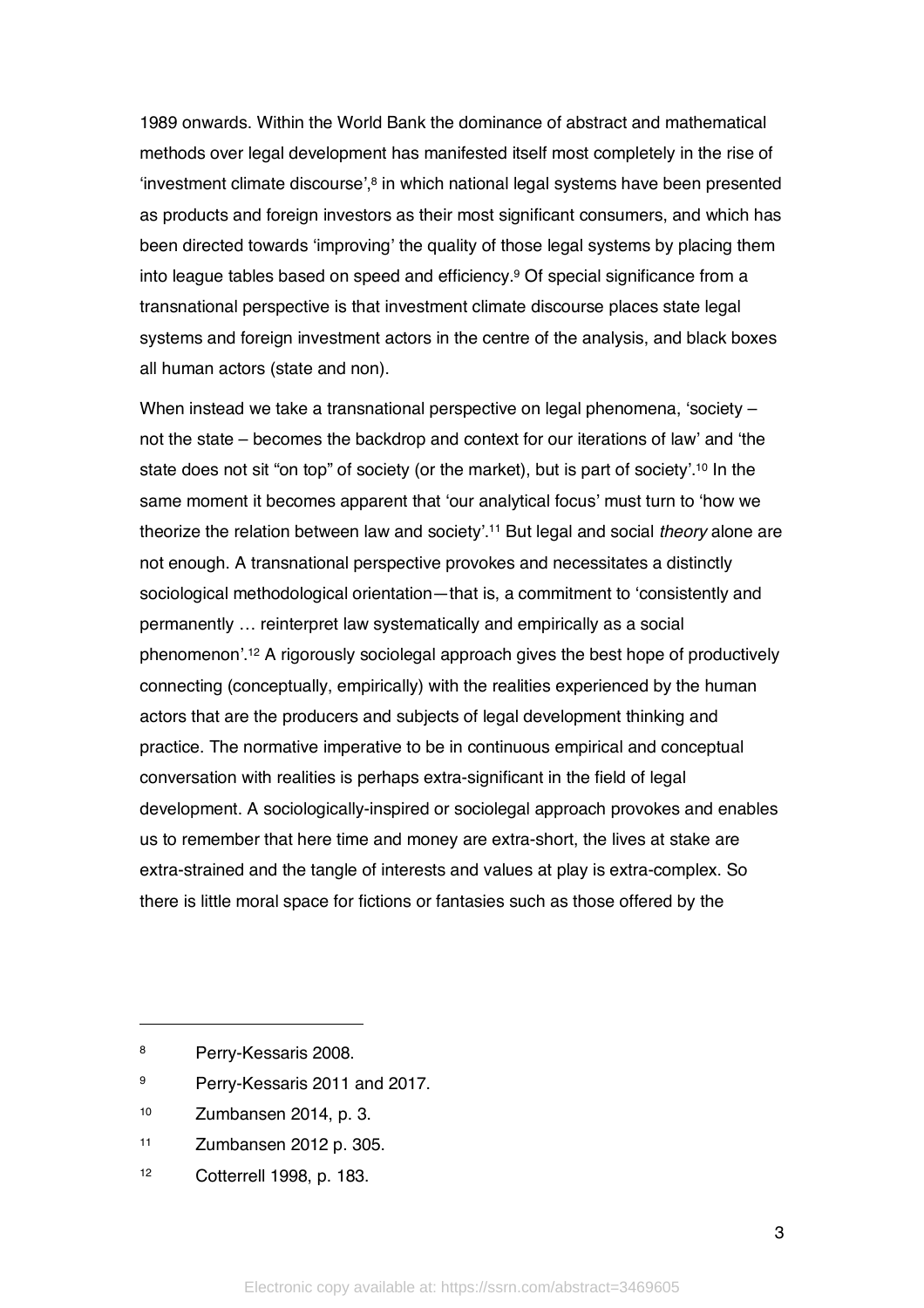abstract, mathematized versions of economics that have been applied to legal (and other) development questions in recent decades. 13

Conceptually, sociolegal approaches provoke and enable us to maintain close relationships with realities because they focus on humans as 'social animals'14 and are, therefore, flexible, robust and complexity-loving. These characteristics are important because the roles and relative importance of laws and legal institutions shift according to the transnational question at hand, but the centrality of human actors is constant. A sociolegal approach conceptualizes law 'as wholly concerned with the co-existence of individuals in social groups', and a commitment is made to assessing 'particularities in a wider perspective; to situat[ing] the richness of the unique in a broader theoretical context' so as to 'provide orientation for its interpretation'.15 So if we take a sociolegal approach to transnational legal spaces, starting with a clear focus on human relations and working outwards, then we have a greater chance of being conceptually consistent and relevant across those questions.

Empirically, sociolegal approaches demand 'a detailed examination of variation and continuity in actual historical patterns of social coexistence, rather than in relation to idealized or abstractly imagined social conditions'.16 As such they provoke and enable us to favour genuinely evidence-based thinking and practice, understanding and imagining. What is required is a movement away from the dominant, overwhelmingly quantitative, economic theory-driven approach; towards a remembering that economic life is part of wider social life; and onwards to the more accurate specification of problems and possible solutions. <sup>17</sup> And of course it is just such honest attention to reality that allows the inherently transnational aspects of legal phenomena to be noticed.

The World Bank's 2015 World Development Report—the flagship publication of the flagship development assistance provider—focuses on Mind, Society and Behaviour.

2013.

 $\ddot{\phantom{a}}$ 

<sup>13</sup> See Ha-Joon Chang 2014.

<sup>14</sup> Marx 1993 [1939].

<sup>15</sup> Cotterrell 1998, p. 183

<sup>16</sup> Cotterrell 1998: 183. See also Perry-Kessaris 2013a, p.12.

<sup>17</sup> See further Ashiagbor et al (eds) *Towards an Economic Sociology of Law*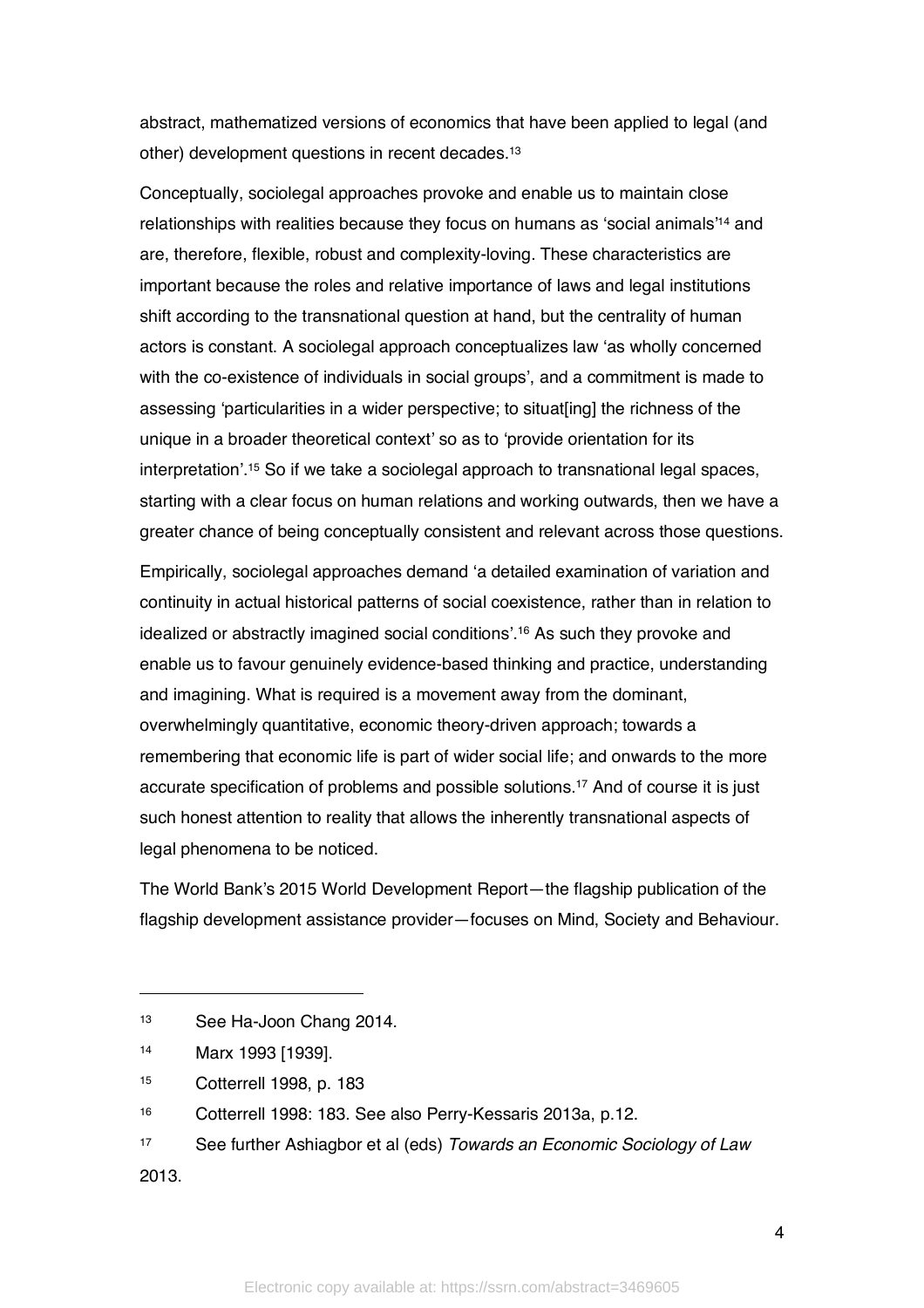It draws together conceptual and empirical insights from sociology, psychology and design thinking to argue that:

'paying attention to how humans think (the processes of mind) and how history and context shape thinking (the influence of society) can improve the design and implementation of development policies and interventions that target human choice and action (behavior)'.18

This 2015 Report is the first instalment in an explicit 'trilogy' examining 'how policy makers can make fuller use of behavioral, technological, and institutional instruments to promote economic development and end poverty'.19 The Bank has confirmed that the third and final instalment, scheduled for 2017 and entitled *Governance and Law*, will draw on sociological and behavioural findings, this time applying them more explicitly to determine proper roles for states. So the 2015 Report can be taken to presage the rehabilitation of legal development within the World Bank and beyond. The remainder of this paper seizes the opportunity presented by this apparent break in tradition to explore how the World Bank has previously failed to, is now beginning to and might still further, deploy sociological imagination and experimental attitude to achieve greater conceptual and empirical clarity regarding the transnational phenomenon that is legal development.

#### A sociological imagination

'A concept renders a slice of chaos available for thought'. <sup>20</sup> But Peer Zumbansen (2013) has rightly observed that the study of transnational law is littered with multiple overlapping and conflicting conceptual frameworks, and proposes that the field be brought to some order through the adoption of three 'translation categories': '*actors*' ('state, society, community, and organization'); '*norms*' ('law, rules, orders, custom, and social norms') and '*processes*' ('engagement, interaction, contestation, resistance, opposition, and voice')—A-N-P for short—operating in ' "spaces" of governance and regulation'.21 My own search for order has led me to think instead in

 $\overline{a}$ 

<sup>19</sup> World Bank World Development Report website. Available at

http://go.worldbank.org/LBM5VYIFI0

<sup>20</sup> Cooper p. 26 Quoting Hallward 2006.

<sup>18</sup> World Bank 2015 p. 2.

<sup>21</sup> Zumbansen 2012 p. 4.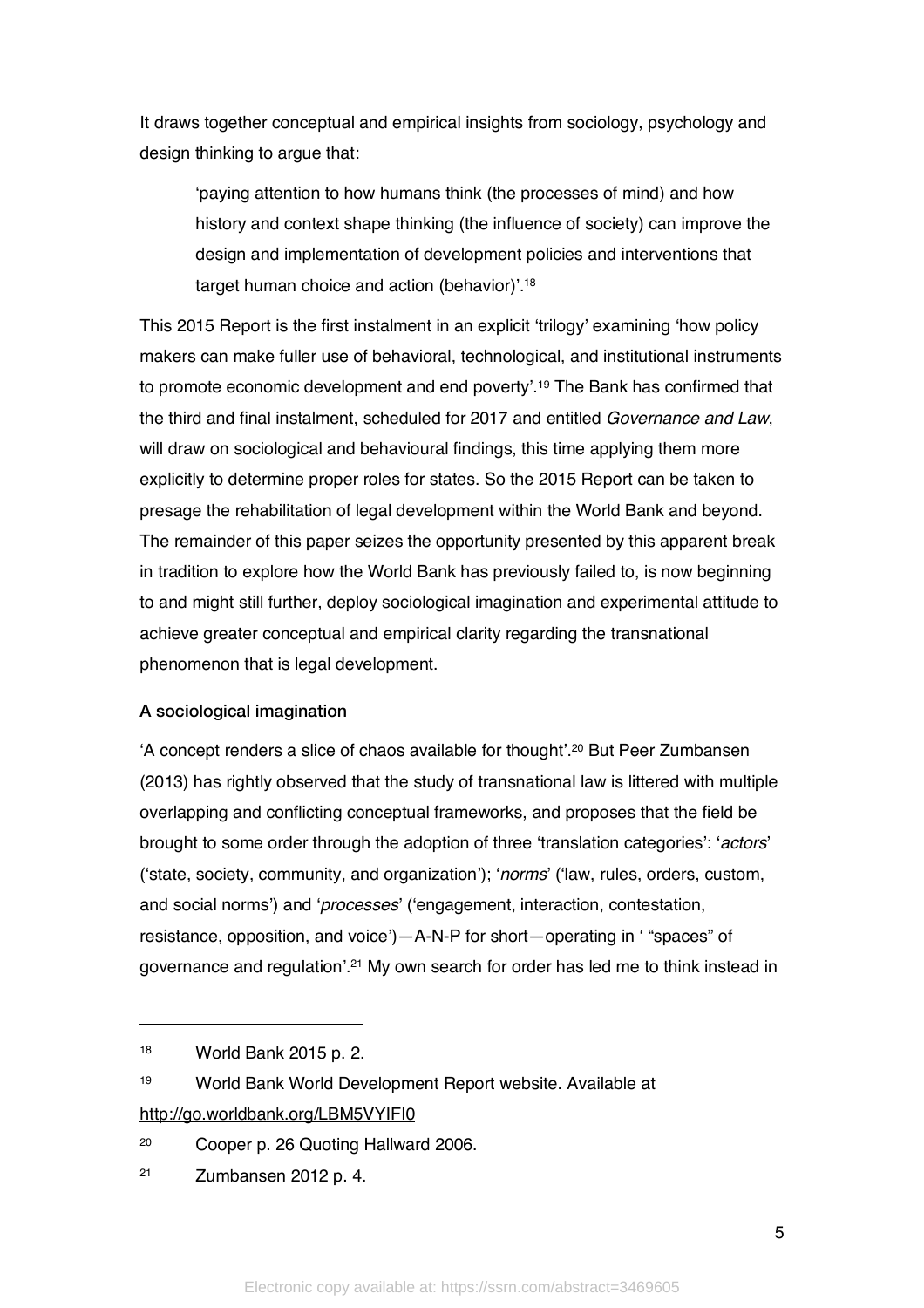terms of four levels or analytical units of sociolegal life:  $\arctan 22$ , interactions<sup>23</sup>, regimes<sup>24</sup> and rationalities<sup>2526</sup> These units or levels are mutually-constitutive  $-that$  is, actors affect/are affected by interactions (including communal networks) which in turn affect/are affected by regimes, which in turn affect/are affected by rationalities. This categorisation is compatible with A-N-P but nonetheless worthy of elaboration in this context because it emphasises some sociologically significant detail: actors are essentially human, and their (inter)actions are guided (if at all) by a combination of motivations and rationalities.

#### *Human actors…*

Human actors give life to all aspects of legal development: producing, consuming, distributing and disposing of law as well as those goods and services that law facilitates and regulates. It is this fact above all others that makes legal development an inherently transnational phenomenon. The application of a 'sociological imagination' <sup>27</sup> generates the questions: Who are these actors? How do they behave and why? Max Weber (1925) observed that in so doing actors are driven by one or more of four types of motivation: values (belief action), emotions (affective action), habits (traditional action) and goals (instrumental action). These categories are, paradoxically, useful in part because of their hollowness: reminding us that the variety of values, emotions, habits and goals is such that it is both vital to create categories and perilous to generalise about their contents. And so we begin to worry about the personas around whom we tend to design legal development thinking and practice. What do we miss as a consequence? What do our choices say about us? In recent decades development, including legal development thinking and practice within the World Bank, has been dominated by a very thin, Neoclassical Economics view of actors as individual rational utility maximisers. That view has been

<sup>27</sup> C. Wright Mills 1959.

 $\ddot{\phantom{a}}$ 

<sup>&</sup>lt;sup>22</sup> Similar to Zumbansen's actors but focusing on humans, with states etc. seen as groups of humans.

<sup>&</sup>lt;sup>23</sup> Similar to Zumansen's processes, but, for example, emphasising their inherently social character.

<sup>&</sup>lt;sup>24</sup> A combination of elements of Zumbansen's norms and processes.

<sup>25</sup> Including some elements of Zumbansen's norms.

<sup>26</sup> Perry-Kessaris 2013a, 2014, 2015; drawing on Frerichs 2011.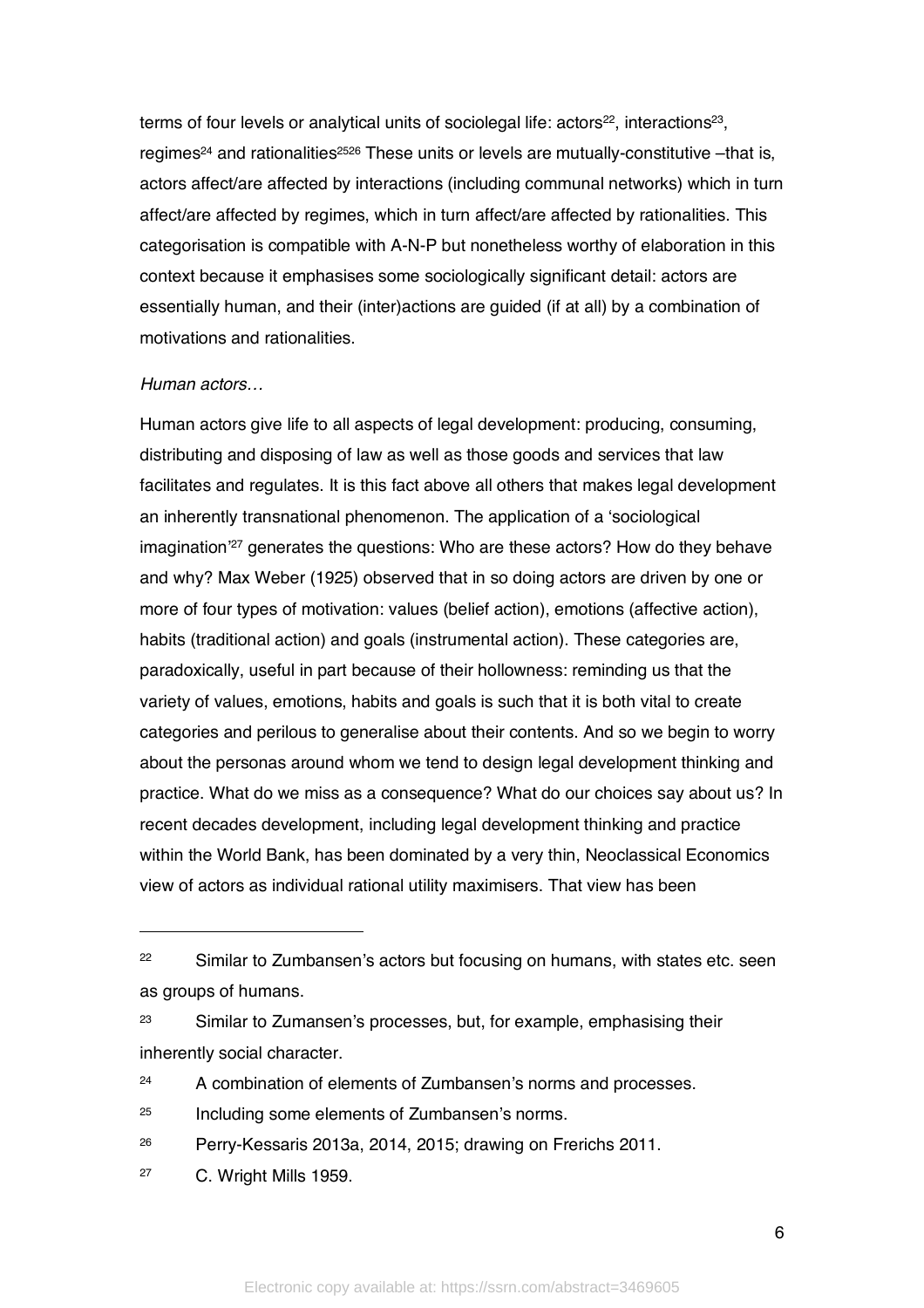supplemented, but not supplanted, by New Institutional Economics' understandings of individuals as forever constrained by institutions, and by Behaviouralist Economics' understandings of rationality as forever bounded. <sup>28</sup> The introduction of experimental methods to the World Banks means a shift in emphasis away prescriptions based on assumptions about individual rational utility maximisers and towards solutions grounded in evidence gathered from real social actors. <sup>29</sup> Policy makers are now exhorted to 'search for and rely on sound evidence … and allow the public to review and scrutinize their policies and interventions, especially those that aim to shape individual choice'.30

#### *…interacting*

It is in the interactions between these actors that law is used, abuse and avoided, and that legal development takes shape. In a legal development context some of the most significant interactions occur between members of the public and legal system personnel (judges, bureaucrats, lawyers), but also among the 'experts'—that is, from development assistance providers and from states. A historic emphasis on individual rational utility maximisers has meant caused this dimension to be missed in much legal development work. But these interactions are of more than contextual relevance, they define the very content of legal development. For example, Terrence Halliday and Bruce Carruthers (2009) have identified three ways in which such transnational interactions affected the content and implementation of bankruptcy standards by the IMF across a range of East Asian countries following the regional financial crisis in the late 1990s: in the 'intermediation' by local and foreign experts between IMF and state actors in the negotiation of the new standards by: $31$  in the overt or covert 'foiling' by state actors of the new standards;<sup>32</sup> and in the 'recursive'

 $\ddot{\phantom{a}}$ 

<sup>28</sup> Ha-Joon Chang 2014.

<sup>&</sup>lt;sup>29</sup> For an excellent and nuanced comparative account of different economic schools see Ha-Joon Chang especially chapter 4.

<sup>30</sup> World Bank 2015 p. 20.

<sup>31</sup> Halliday and Carruthers 2009, pp. 293–336.

<sup>32</sup> Halliday and Carruthers 2009, pp. 337–62.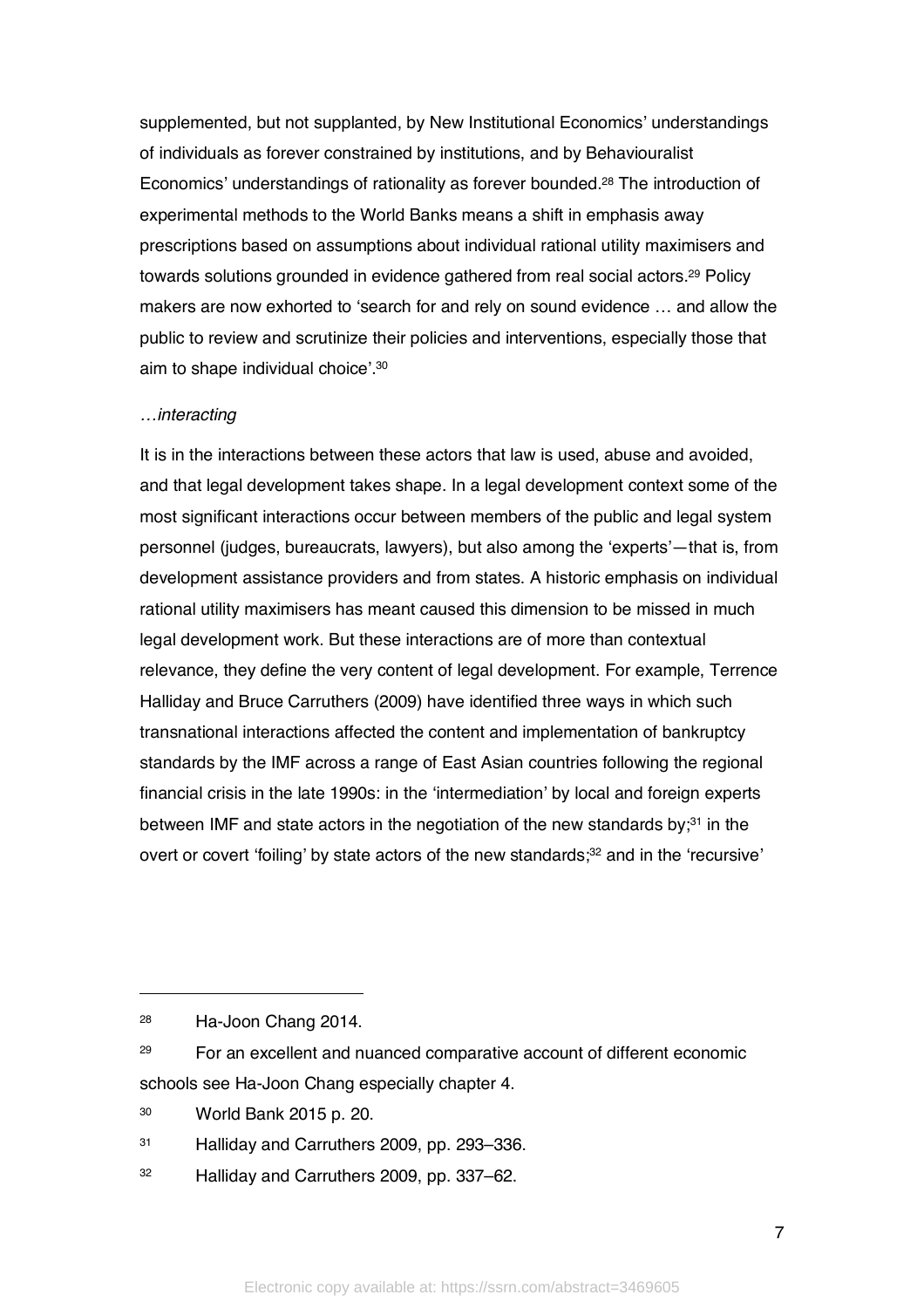cycles of local lawmaking and implementation through which the new standards were introduced (or not) and adjusted.33

Such interactions (whether motivated by values, emotions, habits and/or goals) vary in intensity and duration from impersonal and ad hoc one-offs, to the kind of sustained and trusting, often transnational, 'communal networks' exposed by Roger Cotterrell. He offers the concept of communal networks as a way of highlighting those interactions that 'have some stability and moral meaning', even though they may be 'fluid', 'transient', transnational, and as such, beyond traditional conceptions of 'society'. <sup>34</sup> Communal networks are not 'limited to or "imprisoned within" distinct social groups'. <sup>35</sup> They exist wherever, including transnationally, there are stable interactions and a sense of belonging, all sustaining/sustained by mutual interpersonal trust. So they occur not only among the personnel of the traditional state, but also in the non-state spaces created by wider and deeper processes of rolling back of government and outsourcing. <sup>36</sup> To highlight the existence of multiple overlapping communal networks is to get closer to empirical reality, and to have a greater chance of capturing, understanding and altering the origins and roles of law.

#### *…creating, and subject, to regimes*

Regimes are systems, patterns or aggregations of interactions. They manifest themselves on a large scale, but they are mutually constitutive of interactions. They may be public or private; formal or informal; local, national, international or transnational and they include laws and other norms. Neither they, nor responses to

<sup>33</sup> Halliday and Carruthers 2009, pp. 293–399. See also von Benda-Beckman 1989.

<sup>34</sup> Cotterrell, 2006b, p. 65. The World Bank makes a common error in speaking about 'societies' as Roger Cotterrell, among others, has long observed, 'society' is too blunt and too abstract a concept to be of much use in thinking about contemporary transnational socio-legal life.

<sup>35</sup> Cotterrell, 1997, p. 85.

<sup>36</sup> See for example Perry-Kessaris 2008 which identifies communal networks in and between foreign investment, government and civil society actors in Bengaluru.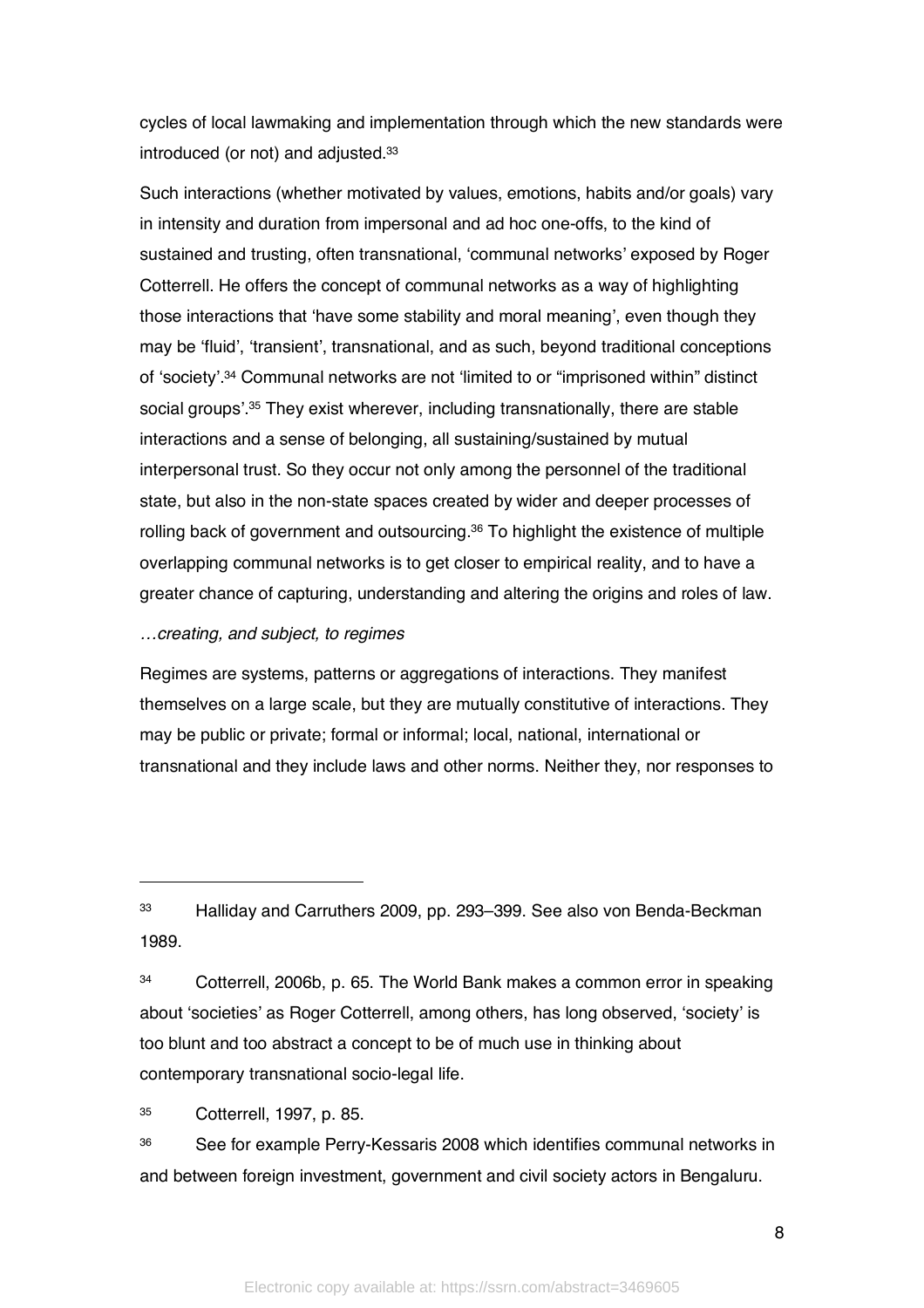them, are fixed.37 But legal development work, in particular that exemplified by the investment climate project, has often taken a very linear, superficial approach to regimes. For example, much time has been spent on generating snapshots from statistics that are grounded in questions such as 'how much of an obstacle is corruption'? Not only do such questions produce non-data (If I say it is not an obstacle does that mean I don't pay? I am not asked? I pay and it works?), they also intentionally set to one side the complex, changeable and mutually constitutive origins and roles of law in social life. Happily, the World Development Report 2015 indicates an openness a more complex understanding of law when it refers to it as just one of a range of 'tools...for shifting norms<sup>38</sup> and one which is mutually constitutive of other aspects of social life: 'law can change not only incentives for action but also the social meaning of actions'. <sup>39</sup> The Report explores at length the fact that in most places and times, corruption has existed as a 'social norm': there has been a 'shared belief that using public office to benefit oneself and one's family and friends is widespread, expected, and tolerated'. It is 'only gradually' that 'the principle of equal treatment for all before the law' has 'emerged, and in most states it is still a work in progress'.40

#### *…influencing, and influenced by, rationalities*

A sociolegal imagination highlights the range of, equally real and relevant, rationalities through which actors involved in transnational legal development, from so-called experts to so-called lay-people, 'apprehend the world'.41 The rationalities underlying development practice have tended to align with those prevailing in the dominant economics school of economics, and the recent dominance of neoliberal economic thinking has placed two important limitations on the Bank's ability to work well in the legal development sphere.

- <sup>38</sup> World Bank 2015 p. 53.
- <sup>39</sup> World Bank 2015, p. 53.
- <sup>40</sup> World Bank 2015, p. 60.
- <sup>41</sup> Drysek

<sup>37</sup> See Abhijit V Banerjee and Esther Duflo, *Poor Economics: Barefoot Hedge-Fund Managers, DIY Doctors and the Surprising Truth about Life on Less than \$1 a Day* (Penguin 2010) 243.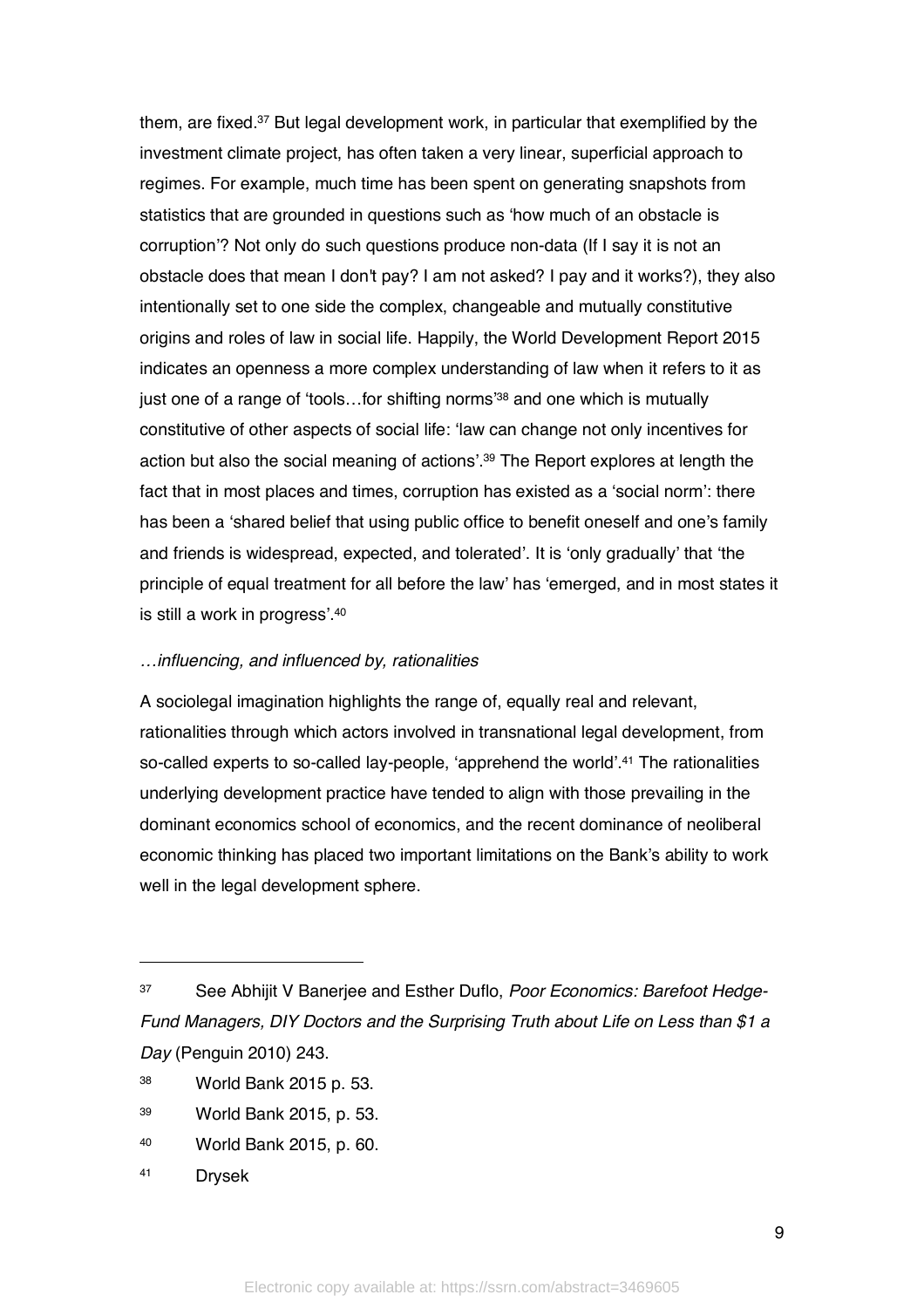First, as noted above neoclassical economics has derived much of its 'strength' from the fact that it 'places human cognition and motivation in a "black box",<sup>42</sup> assuming humans to be self-interested rational utility maximisers. That assumption is as wrong as it is strong. In reality humans have 'multiple selves'; they 'are formed by their societies'; they are 'impressionable' and 'bumbling'; and they are not simply 'selfish'.43 Human (inter)actions are expressions of a mixture of motivations, rationalities and failure to reflect at all—respectively referred to by the Bank in its reformational 2015 Report as 'social thinking', 'thinking with mental models' and 'automatic thinking'44. And this '"human factor" in decision making and behavior means that seemingly small details of design can sometimes have big effects on individuals' choices and actions' (WDR 2015 p. 18). As will be seen further below, herein lie potentially important opportunities to use evidence-based experimentation to improve legal decision-making.

Second, the dominance of a neoliberal economic rationality has caused the Bank, in particular through its investment climate discourse, to present the function of law as facilitating and regulating private transactions between individuals. These are 'real and legitimate' but very partial descriptions of the roles played even by economic law, which of course deals with the full range of production, distribution, exchange and consumption.45 In order to take further its new found interest in the social life of law, the World Bank would do well to note Roger Cotterrell's observation that 'law's aspiration is towards…something more than the society of morally unconnected, rights-possessing individuals' that this neoliberal vision 'tends to presuppose'.46 He insists that we 'keep a firm attachment to the idea of law as a *communal*' resource.<sup>47</sup> to law's 'utopian, aspirational face', that which has leavened 'hopes of emancipation and progress throughout modern history'.48 The 'communal' functions of law centre on 'approving and protecting the empirical conditions that facilitate' mutual

 $\overline{a}$ 

<sup>48</sup> Cotterrell 1996, p. 17.

10

<sup>42</sup> World Bank 2015 p. 3 Quoting Freese 2009, 98.

<sup>43</sup> Chang 2014 pp. 192-9.

<sup>44</sup> World Bank 2015 p. 98.

<sup>45</sup> Perry-Kessaris 2008.

<sup>46</sup> Cotterrell 1996, pp. 18 and 334.

<sup>47</sup> Cotterrell 2002a, p. 643. Original emphasis.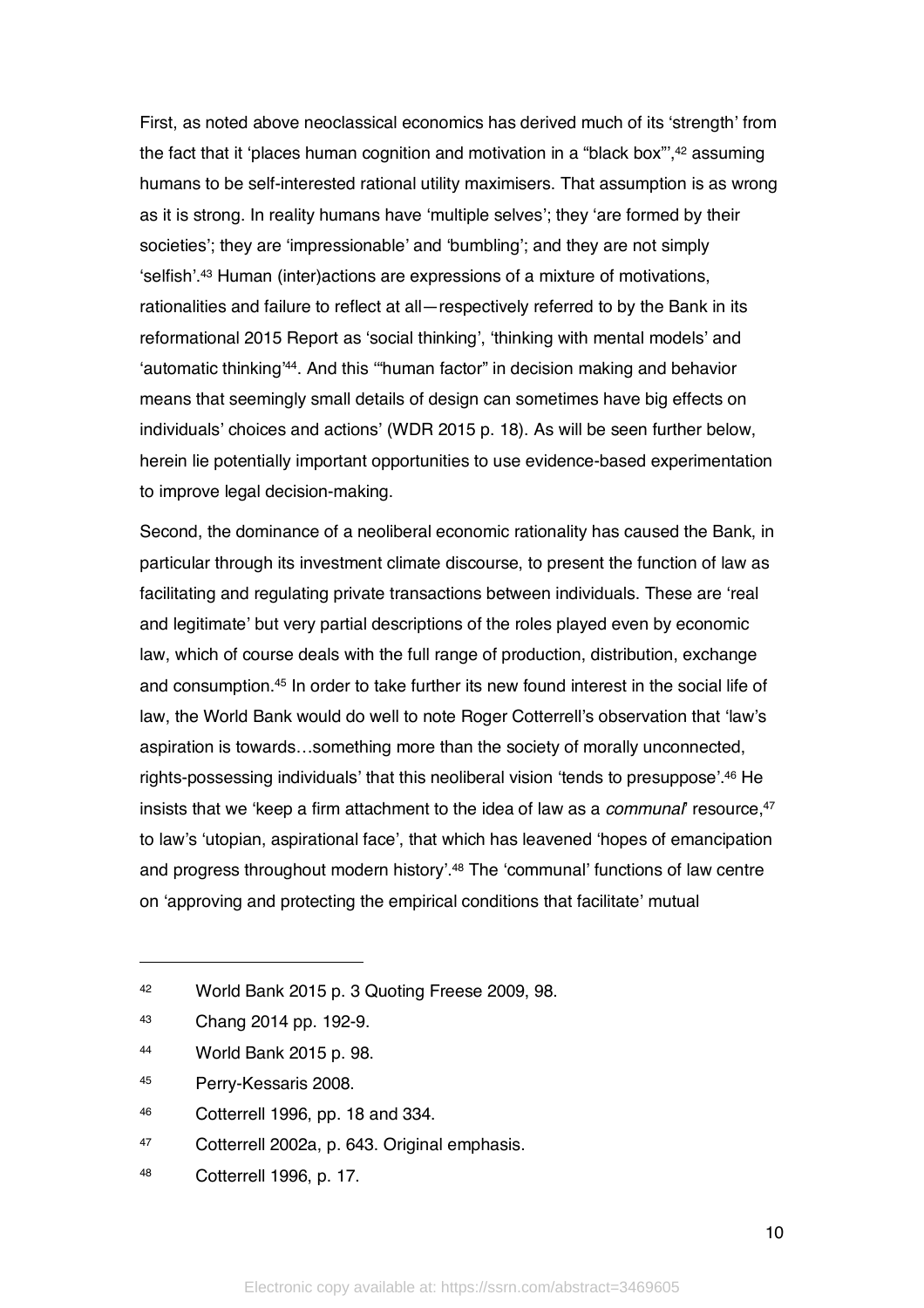interpersonal trust.49 More specifically, legal systems can offer three 'communal mechanisms': legal systems *express* what already holds actors together'; they draw actors in further by ensuring their *participation* in social life; and they *coordinate* the differences that hold actors apart. Each of these communal legal mechanisms is a 'marker, consolidator and developer' of the trust that binds networks of community'.'50 Again the 2015 Report offers cause for hope since it specifically, albeit in necessarily limited depth, explores the communal dimensions of social life:

'When people think, they generally do not draw on concepts that they have invented themselves. Instead, they use concepts, categories, identities, prototypes, stereotypes, causal narratives, and worldviews drawn from their communities' (World Bank 2015, p. 11).

These communities referred to by the Bank and by Cotterrell may be founded in connections that are, for example, intellectual (e.g. economics or Feminism), institutional (Goldman Sachs, the civil service) or religious. Indeed they are found among development professionals.51 So it is hugely significant that the Bank emphasises that this mix is 'not limited to those at higher or lower income levels, or to those at higher or lower educational levels, or to those in high- income or lowincome countries'.52 It exists everywhere, including in inside the 'law and development industry'.53 For 'development professionals are … influenced by their social tendencies and social environments,' (social thinking) they 'use deeply ingrained mindsets' including 'disciplinary, cultural, and ideological priors' that render 'them susceptible to confirmation bias' (thinking with mental models); and they are 'prone to error when decision-making contexts are complex' ('automatic thinking') (WDR 2015 p. 2 and 181-2).

This emphasis on motivation and rationality as significant variables in development processes is based on a recent and growing appreciation for evidence-based experimental approaches. And it offers a genuine opportunity for widespread improvements in the capacity of development practitioners to understand and

 $\overline{a}$ 

11

<sup>49</sup> Cotterrell, 2002a, p. 643 and 1997, p. 88.

<sup>50</sup> Perry-Kessaris 2008.

<sup>51</sup> Perry-Kessaris 2014.

<sup>52</sup> World Bank 2015 p. 4.

<sup>53</sup> See further Perry-Kessaris, 2014, 184.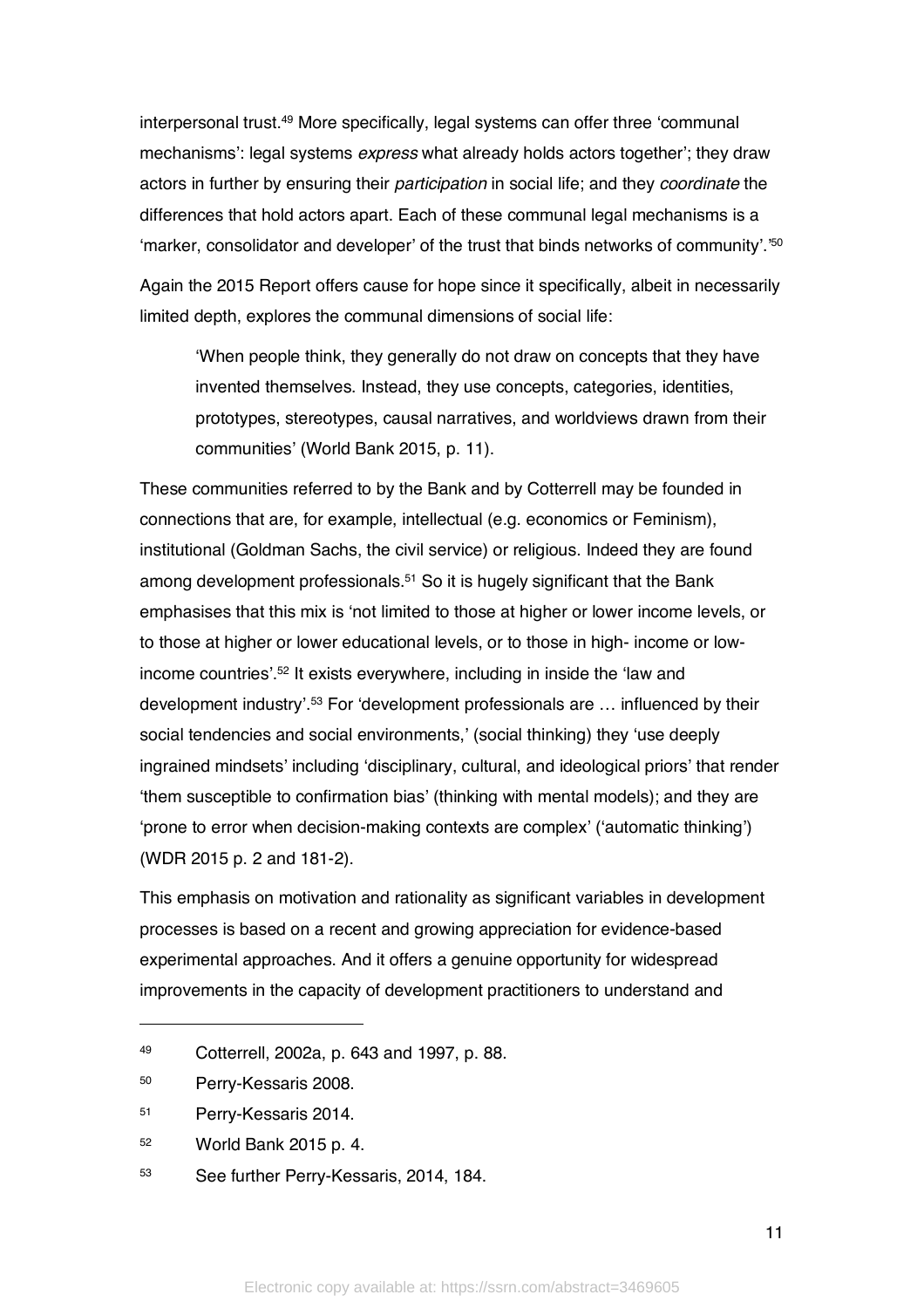improve the connections between law and those communal networks that it is intended to serve.

#### With experimental attitude

A sociological imagination reveals the fluid and complex relationships between actors, interactions, regimes and rationalities that determine transnational legal development. In so doing it opens up space for aspirational experimentation, starting with questions such as: What precisely might 'better' look like? As pioneering experimental behavioral development economists Abhijit Banerjee and Esther Duflo emphasise that to move away from 'big questions' and 'big answers', as implied in experimental and behavioural approaches to development, is no admission of defeat nor expression of disinterest. It is a commitment to finding and doing what works.<sup>54</sup>

An experimental approach highlights 'the importance of piloting and testing before wide-scale implementation, ideally with the designers themselves or with a subset of the users to ensure that the product (policy) has maximized effectiveness and efficiency'.55 Examples of what this approach means in practice for legal development can be found in the work of national governments such as Mind Lab in Denmark and the UK Behavioural Insights Team which achieved dramatic increases in tax payment rates, at zero cost, simply by improving the content of reminder letters.56 A similar strategy was fully demonstrated in Finland's Design for Government programme of 'human-centric governance through experiments', most recently including the testing, in collaboration with two think tanks and the Department of Design at Aalto University, and eventual adoption of a basic income proposal.57 The World Development Report 2015 and UNDP practice indicate that this particular type of experimental approach is finding its way into the practice of international legal development assistance providers and onwards to the

 $\overline{a}$ 

<sup>56</sup> See also the work of the UK Policy Lab as set out in its blog *Open Policy Making* Available at https://openpolicy.blog.gov.uk/category/policy-lab/

<sup>57</sup> Hallsworth et al. 2014. See also Annala et al. 2015; Mokke 2015 and Gold 2015.

<sup>54</sup> Banerjee and Duflo p. 237.

<sup>55</sup> World Bank 2015 p.189.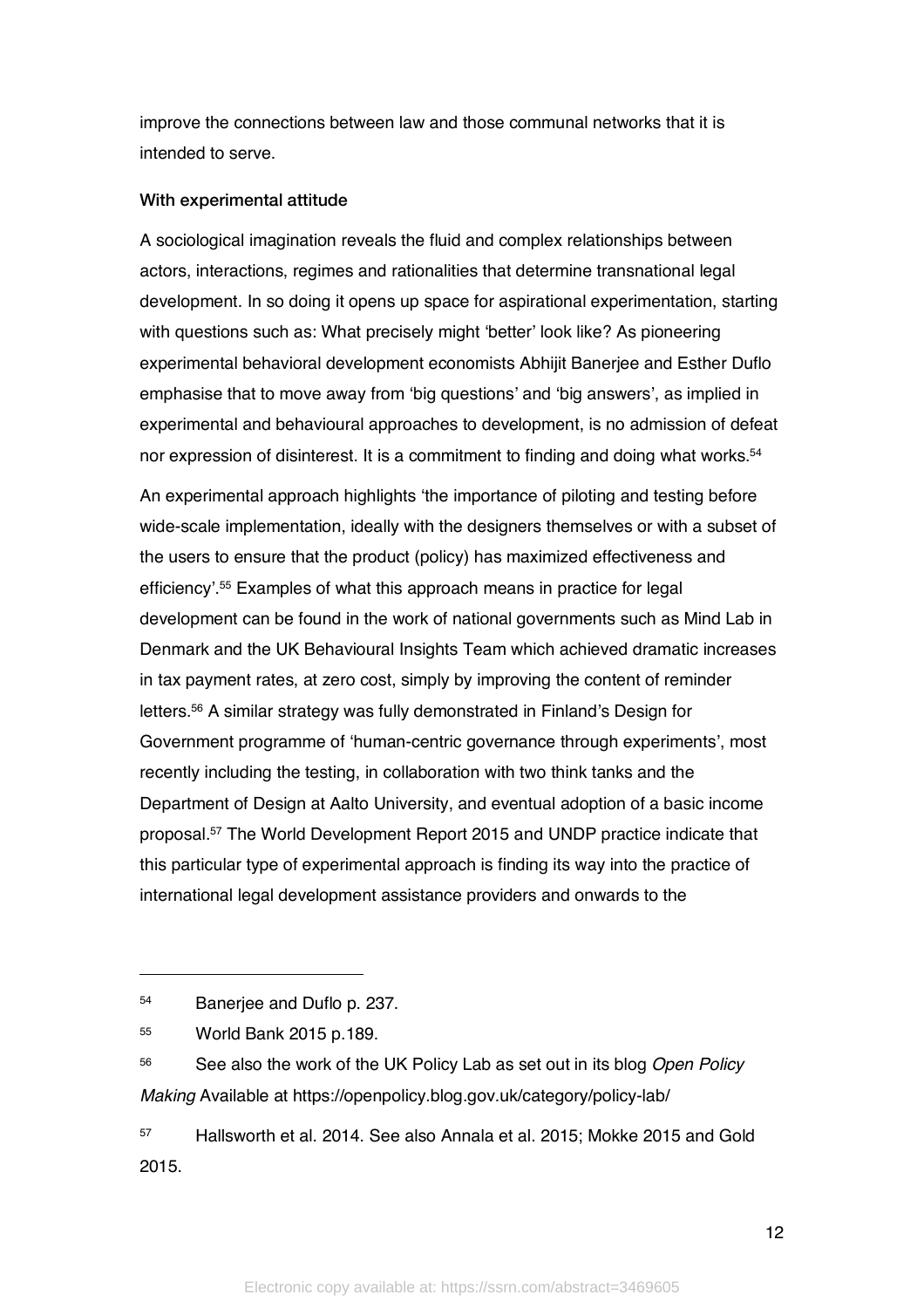governments of poorer countries (where necessity, mother of invention, is of course forever prompting other types of experimentation, from tinkering to revolution).

The World Development Report 2015 refers in some detail to the Problem-Driven Iterative Adaptation (PDIA) model which values 'authorizing environments that encourage experimentation, positive deviance', and the repeated use of the question 'why' as a tool.58 Significantly for legal development, the World Bank notes that experimental and behavioural approaches do not predict the scale or depth of state (legal) intervention in social life: 'Not every psychological or social insight calls for more government intervention; some call for less'.<sup>59</sup> But it does predict new and different roles for law: 'because mental models are somewhat malleable' interventions can target them to promote development objectives.'60 There are many ways to trigger change: 'propaganda, semiotic and subconscious communication, persuasion and argument, art, terrorism, social engineering, guilt, social pressure, changing lifestyles, legislation, punishment, taxation, and individual action' (Dunne and Raby 2013 p. 160). Each of these is more likely to succeed when designed with the benefit of behavioural insights. For example, the World Development Report 2015 demonstrates how alterations to the design of an envelope can affect whether and how much a person borrows. 61

This experimental spirit shares much with design thinking, not only in terms of the tool used (such as persona generation, mapping, typography and layout) but also in

<sup>59</sup> World Bank 2015 p. 20. Ha-Joon Chang notes that because behavioural, especially experimental, economists start from the individual they little to say about economic systems. For this is must draw on other more politically determined economic theories: Chang 2014, p. 161. It is in combining a range of approaches- letting a hundred development flowers bloom (to paraphrase Mao via Chang)—that the best chances of success lies.

<sup>60</sup> World Bank 2015 p. 13.

 $\overline{a}$ 

<sup>61</sup> World Bank 2015, p. 8.

<sup>58</sup> See Andrews, Matt, Pritchett, Lant and Woolcock, Michael (2013) 'Escaping Capability Traps through Problem-Driven Iterative Adaptation (PDIA).' *World Development* 51 (Nov.) 234–44 at p. 238. See also Datta, Saugato, and Sendhil Mullainathan. 2014. 'Behavioral Design: A New Approach to Development Policy.' *Review of Income and Wealth* 60 (1): 7–35.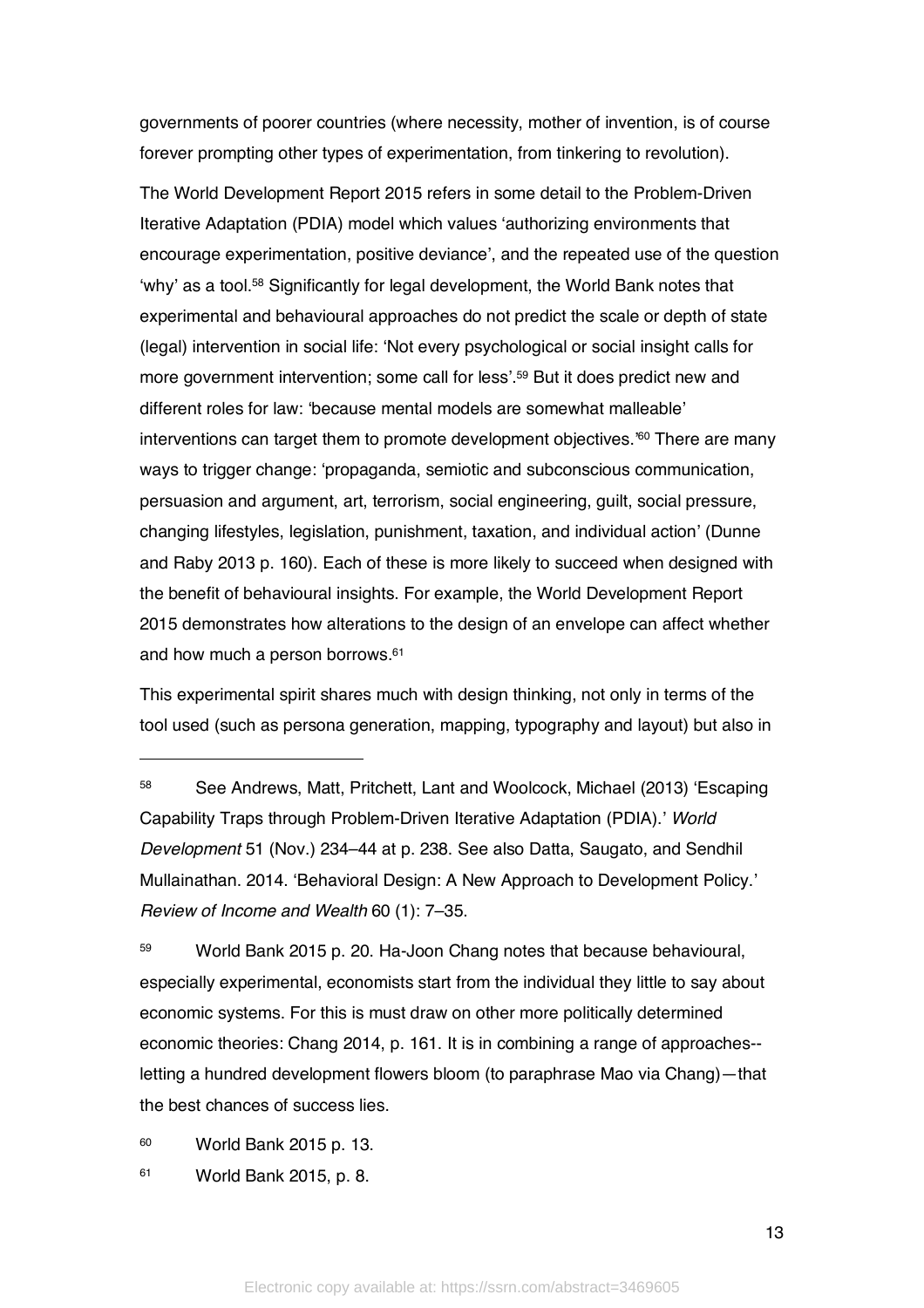terms of emphasis: process, especially problem identification, is prioritised over product, especially 'solutions'; and failure is valued.62 Elsewhere this trend is described as 'innovation'. For example, the UNDP Innovates team defines 'innovation for development' as being 'about testing a hypothesis, learning quickly and adapting your work.<sup>'63</sup> The Global Innovation Fund (a London-based not for profit funded by a range of state international development agencies) defines innovation rather more loosely, 'to include new business models, policy practices, technologies, behavioural insights, or ways of delivering products and services that benefit the poor in developing countries -- any solution that has potential to address an important development problem more effectively than existing approaches.'64 There exists a not insignificant amount of false advertising among the self-described crowdsourcingdisrupting-inno-hack-tech-labs that populate the legal innovation field. But the change in mindset towards experimentation and innovation appears to be real and widespread enough to take serious note.

The innovative spirit is visible in relation to the willingness of state-centric practitioners to capitalise on (rather than merely outsource to) entrepreneurial transnational non-state actors. For example, the Governance Global Practice at the World Bank has collaborated with mySociety, a UK-based NGO that develops web tools and apps to promote public participation and accountability (for example, by encouraging citizens to report problems and request information), and to exploit linkages between government responsiveness and citizens trust.65 Meanwhile, a recent UNDP project young people in Barbados and the Caribbean used design thinking and practice to ideate and communicate ideas for crime reduction.<sup>66</sup> Elsewhere, Global Namati is a transnational network of paralegals working primarily on issues community land right, citizenship, environmental justice and health which emerged from the Timap project in Sierra Leone that garnered warm praise from the

http://www.Globalinnovation.fund) Accessed on 23 May 2016.

<sup>65</sup> MySociety website and Kumar 2016.

<sup>62</sup> World Bank 2015 pp. 17, 21, 182, 199.

<sup>63</sup> UNDP Innovates 2016, p.18.

<sup>64</sup> Global Innovation Fund website (Available at

<sup>66</sup> Mikami 2016.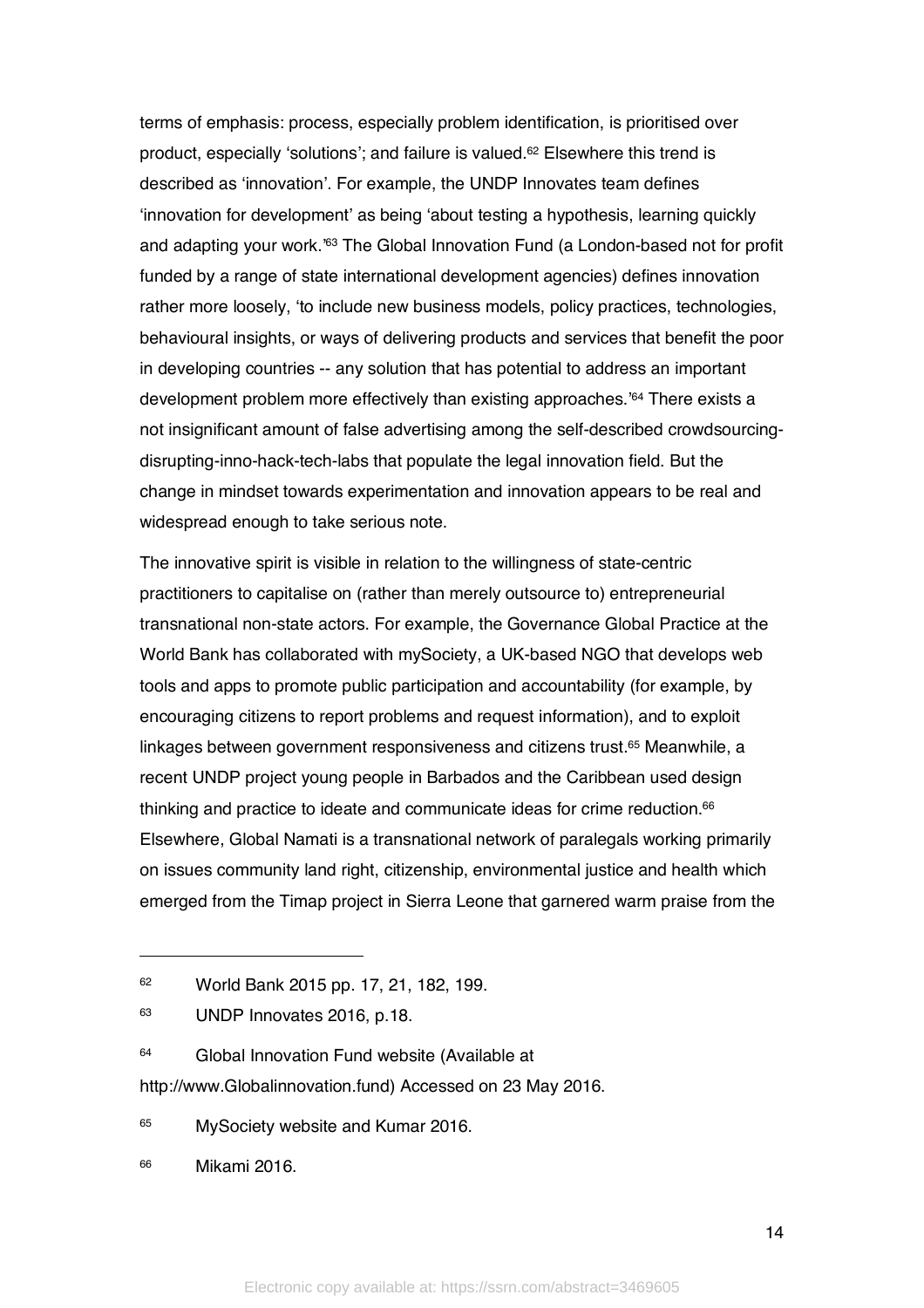World Bank's Justice for the Poor programme. <sup>67</sup> It builds on the premise that 'the institution of the paralegal offers a promising methodology of legal empowerment' that fits between the traditional legal development tools of bottom up legal education and top-down legal representation'—between law and society—and thereby 'maintains a focus on achieving concrete solutions to people's justice problems' through not only litigation but also 'the more flexible, creative tools of social movements'. <sup>68</sup> Likewise, Integrity Idol is a rapidly expanding transnational citizen-led campaign 'to highlight honest officials'. The core activity of the campaign is to activate searches by local volunteers for public officials who act with integrity, to produce a shortlist from which a winner is selected by public vote. The campaign values 'process over outcome' in particular the resulting 'national conversation in positive terms about the change we'd like to see and the people we would like to be working in government on our behalf'.<sup>69</sup> Similarly, Barefoot Law is a Ugandan not-forprofit that provides free legal services via the internet and SMS; and which has attracted a wide range of transnational support, including from UNICEF, Ford Foundation and the Hague Institute for the Internationalisation of Law. Next, Live Lebanon is UNDP initiative that matches crowd-funding from the Lebanese diaspora to development projects initiated by local groups in Lebanon. There is no sign to date of projects with a legal development dimension being funded under this scheme, but it is surely only a matter of time.<sup>70</sup> Finally it is surely significant that innovation and experimentation can even been seen in relation to development reporting: 2016 saw UNDP Innovation using a comic book format to disseminate progress on some of its projects.71

An additional key benefit of evidence-based policy is that it provokes and facilitates meaningful, evidence-based retrospective evaluation—something distinctly lacking in much legal development work.72 For example, routine analysis by the World Bank Doing Business Project of its investment climate work have focused on how much

- <sup>69</sup> Integrity Idol website.
- <sup>70</sup> Live Lebanon website.
- <sup>71</sup> UNDP Innovates 2016.
- <sup>72</sup> Cohen et al. 2011.

<sup>67</sup> Dale 2009.

<sup>68</sup> Maru 2006, p. 428.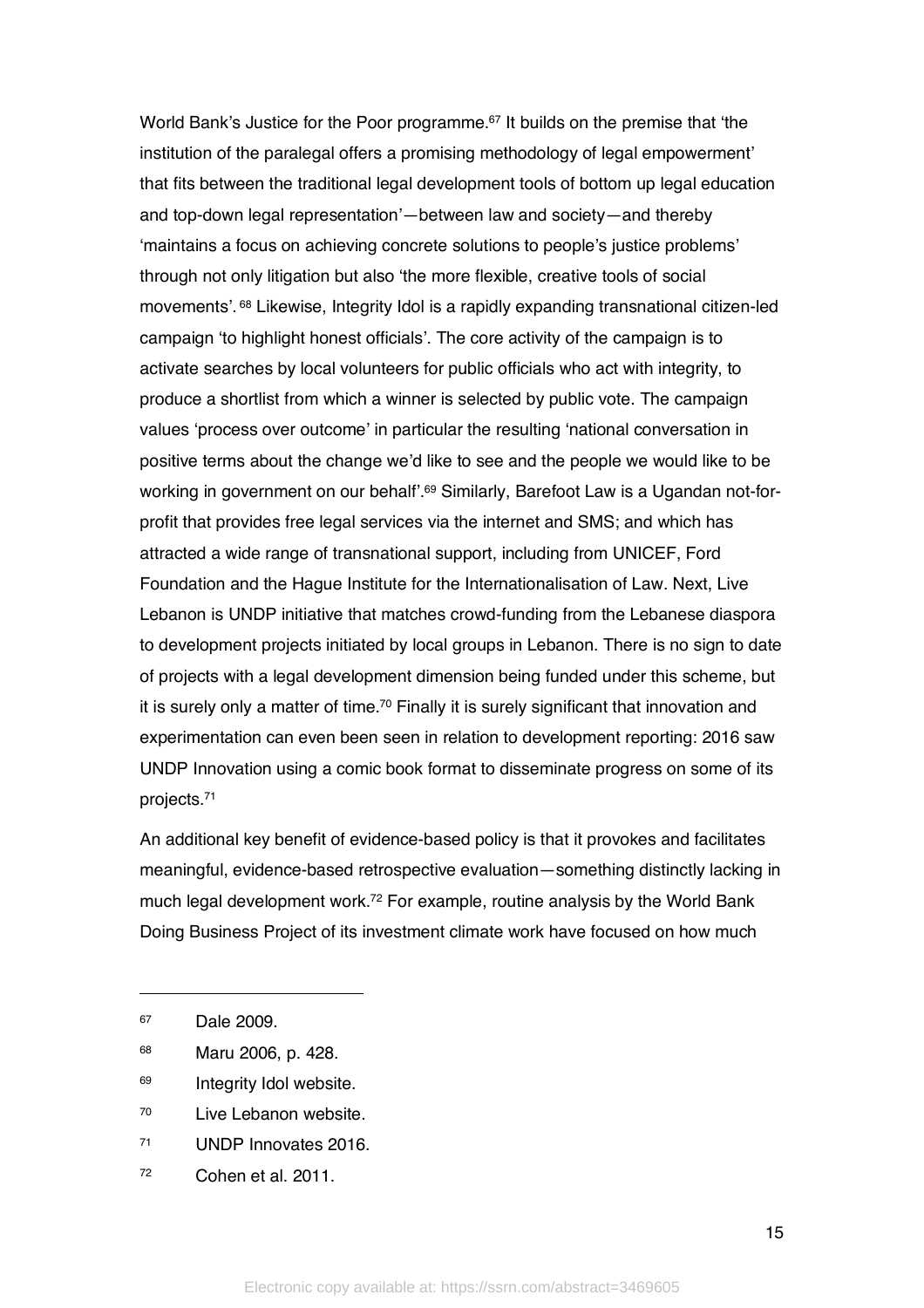measurement of legal systems has been achieved, and how much noise has been generated in media and policy circles about those measurements. It has been down the Independent Evaluation Group (IEG) to recommended that the Doing Business team 'make its reform analysis more meaningful' by analyzing the effects of Doing Business-inspired reforms 'on: (i) firm performance; (ii) perceptions of business managers on related regulatory burdens; and (iii) the efficiency of the regulatory environment in the country.' That is: meaningful impact.<sup>73</sup>

#### **Conclusion**

'A modest science practiced with humility…is more likely to be useful than a search for universal theories about how capitalist systems function or what determines wealth and poverty around the world' (Rodrik 2015 vii). The transnationally-aware, sociologically imagined, pro-experimental approach through which I have here explored legal development does not pursue the 'hopeless and quixotic' goal of constructing a grand narrative (Boudon 1991). Rather it falls within what sociologist Robert K. Merton (1957) categorises as theories of the 'middle range': it helps to 'organize a set of hypotheses and relate them to selected observations . . . which would otherwise appear segregated'.74 It thereby allow us to 'consolidate, identify transferable lessons and then move more wisely onwards and upwards'.75

The attitudinal shifts outlined in the World Bank's World Development Report 2015, if followed through, suggest that it is genuinely beginning to countenance diversity in both development problems and development solutions. To borrow from Ha-Joon Chang, the dominant economic narrative within the Bank is now to accept that 'different economic theories say different things partly because they are based on different ethical and political values' resulting in a 'confidence to discuss [legal development] for what it really is—a political argument – and not a "science" in which there is clear right and wrong'.76

- <sup>75</sup> Perry-Kessaris 2012 p. 4.
- <sup>76</sup> Chang, 2014 p.164.

<sup>73</sup> Independent Evaluation Group (2008), *Doing Business: An Independent Evaluation. Taking the Measure of the World Bank-IFC Doing Business Indicators*

<sup>74</sup> Boudon 1991, pp. 519 and 520.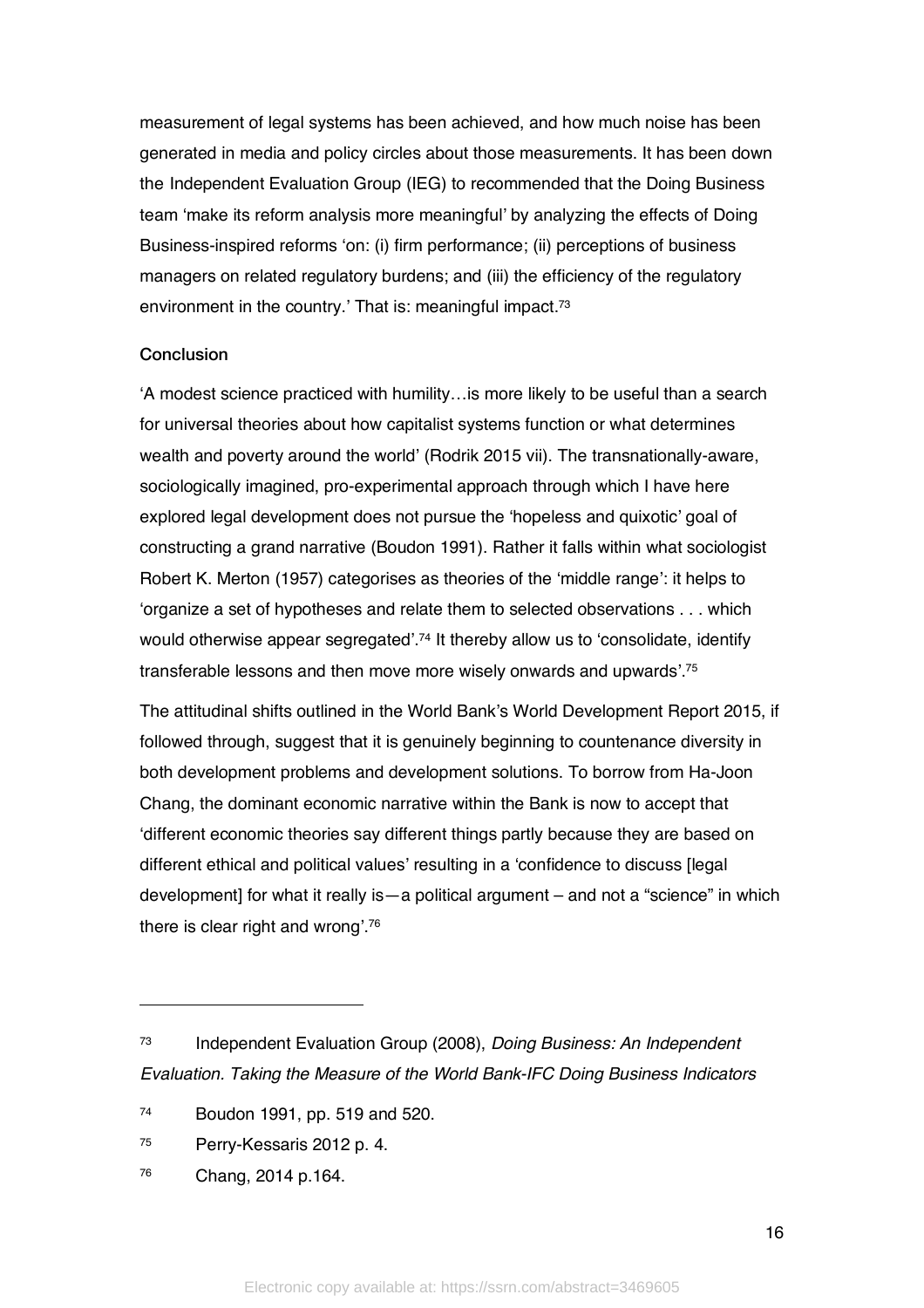This new orientation is in many ways a return to the heartland of economics. For Dani Rodrik, the core strength of economics lies in its models, and what makes a model 'indispensable, when used well, is that it captures *the most relevant aspect of reality in a given context*' (2015 p. 11). 'Different contexts—different markets, social settings, countries, time periods, and so on—require different models' (2015 p. 11). 'Today it is almost a mantra for development economists, finance experts and international agencies that no single set of policies is appropriate for all countries and that domestic reforms must be tailored to specific circumstances' (Rodrik 2015, p. 167); but the universal prescriptions of the Washington Consensus to 'stabilize, privatise, liberalize' (2015, 167) were an example of the 'paradoxi[cal] tendency of economists to huddle around the 'preferred models of the moment', to produce 'uniformity' of approaches despite a 'diversity' of opinion (Rodrik 2015, 150 and 159). Economics is, he argues, best approached as a horizontally expanding 'library' of models from which the economist can choose.

The Bank has begun to place real humans at the centre of its analysis of development work, allowing itself to dig into the very human behaviour of not only its consumers but also itself as a collection of human producers. It explicitly distinguishes between motives and rationalities. It does much to decentre the state because it resists assuming it to be either a facilitator of or an obstacle to economic life. Instead it sees states as being both formed of, and affecting, multiple human actors. It thereby offers a more realistic entry point to understanding the spaces in which legal development thinking and practice occur. Once in that zone it has found itself better able to access and deploy experimental, evidence-based approaches with all the potential benefits that they bring.

#### **References**

Andrews, M., Pritchett, L. and Woolcock, M. (2013) 'Escaping Capability Traps through Problem-Driven Iterative Adaptation (PDIA).' *World Development* 51 (Nov.): 234–44.

Aitamurto, T. and Landemore, H. E., Five Design Principles for Crowdsourced Policymaking: Assessing the Case of Crowdsourced Off-Road Traffic Law in Finland (February 19, 2015). Journal of Social Media for Organizations. Vol. 2, Issue 1. pp. 1- 19 (2015). Available at SSRN: http://ssrn.com/abstract=2716769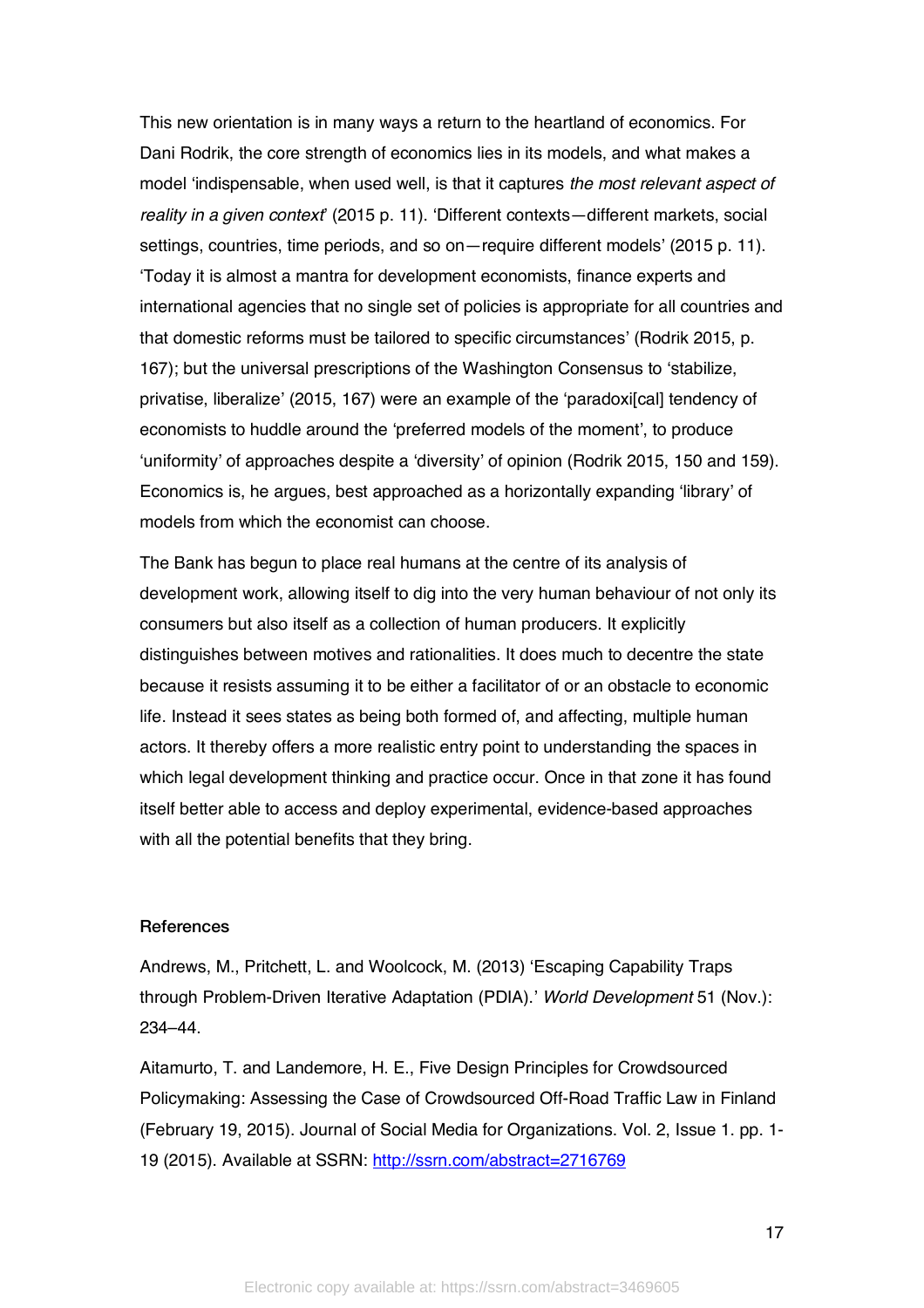Annala, M., Kaskinen, T. Lee, S., Leppanen, Ma la, J.K., Neuvonen, A., Nuu nen, J., Saarikoski, E. and Tarvainen, A. (2015) *Design for Government: Human-centric governance through experiments*. Translation of the Final Report's Proposed Model for organising Experimentation, Chapter 3 of the original Finnish language report. Helsinki: Demos Helsinki, Avanto Helsinki and Aalto-yliopisto. Accessed on 16 May 2016 (Available at http://www.demoshelsinki.fi/wp-content/uploads/2015/09/Designfor-Government-–-Governance-through-experiments.pdf)

Ashiagbor D, Kotiswaran P & Perry-Kessaris A eds (2013) 40:1 *Journal of Law & Society* Special Issue on Towards an Economic Sociology of Law

Banerjee, Abhijit V. and Esther Duflo *Poor Economics: Barefoot hedge-fund managers, DIY doctors and the surprising truth about life on less than \$1 a day* (Penguin 2010).

Boudon, R (1991) 'Review: What middle range theories are' 20:4 *Contemporary Sociology* 519-22.

Carty, Anthony ed. (1992) *Law and Development* Aldershot: Dartmouth

Chang, Ha-Joon (2014) *Economics: The users guide* London: Penguin

Cohen E, Fandl KJ, Perry-Kessaris A & Taylor VL (2011) 'Truth and consequences in rule of law: Inferences, attribution and evaluation' 3:1 *The Hague Journal on the Rule of Law* 106-129

Cooper, D. (2014) *Everyday Utopias: The conceptual life of promising spaces* Durham: Duke University Press.

Cotterrell, R. (1998) 'Why must legal ideas be interpreted sociologically?' 25:2 *Journal of Law and Society* 171-92

Cotterrell, R. (2006) *Law, Culture and Society: Legal Ideas in the Mirror of Social Theory*. Aldershot: Ashgate.

Dale, P. (2009) 'Delivering justice to Sierra Leone's poor: an analysis of Timap for justice' *Justice for the Poor Research Report* 1/2009 Washington DC: World Bank.

Datta, Saugato and Sendhil Mullainathan (2014)'Behavioral Design: A New Approach to Development Policy' *Review of Income and Wealth* 60 (1): 7–35.

Dunne, A. and Raby, F. (2014) *Speculative everything: Design, fiction, and social dreaming* London: MIT Press.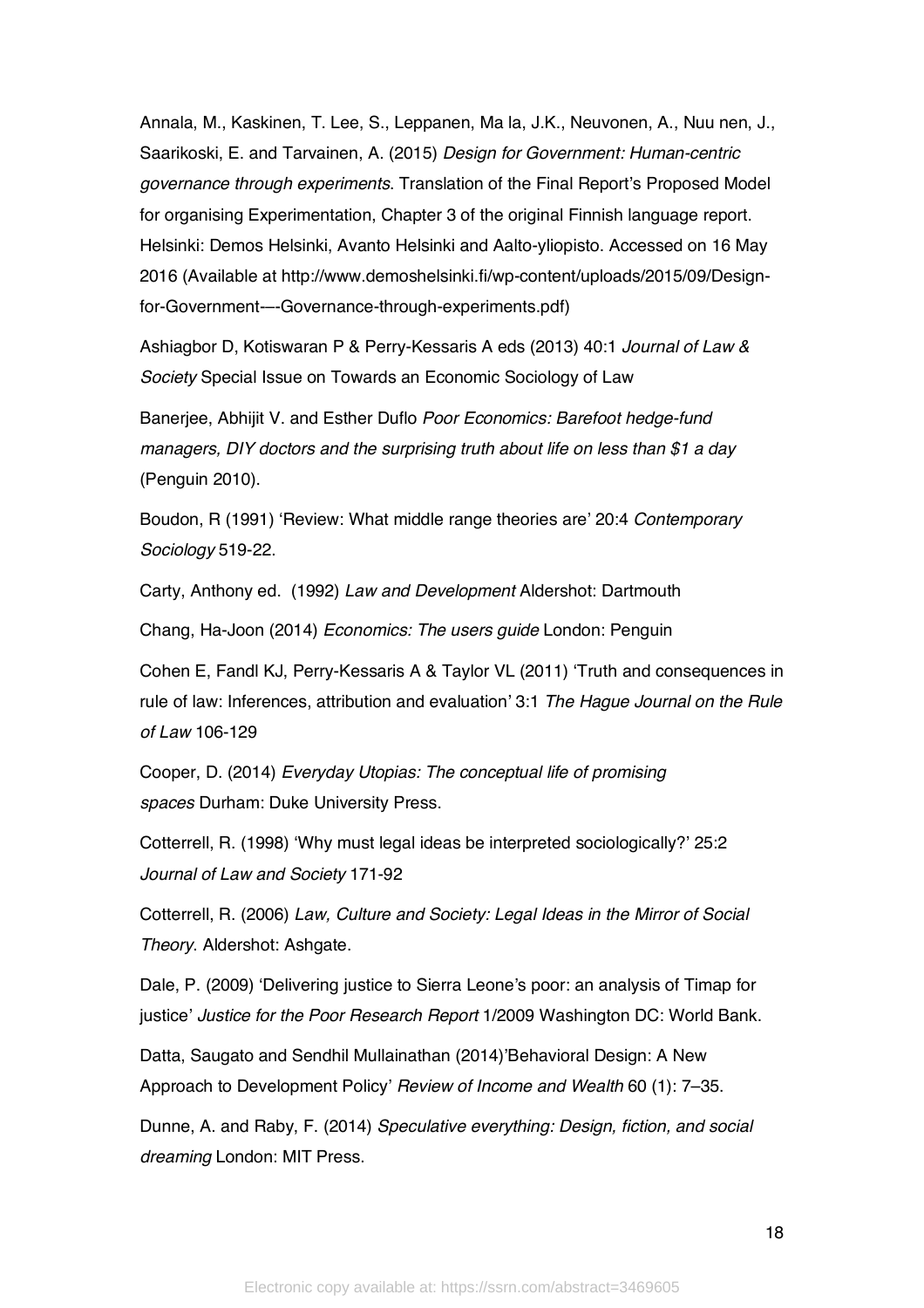Escobar, A. (2005) 'Economics and the Space of Modernity: Tales of Market, Production and Labour', Cultural Studies 19(2): 139–75.

Fine B, Milonakis D. 2009. *From Economics Imperialism to Freakonomics: The Shifting Boundaries Between Economics and Other Social Sciences*. New York: Routledge

Frerichs, S. 2011 'Re-embedding neo-liberal constitutionalism: a Polanyian case for the economic sociology of law' in Joerges, C. & Falke, J. (eds.) *Karl Polanyi, globalisation and the potential of law in transnational markets.* Oxford: Hart Publishing, p. 65-84

Gold, J (2015) 'Are we about to see an era of experimental government?' Better policy making blog. Institute for Government. Accessed on 16 May 2016. (Available at http://www.instituteforgovernment.org.uk/blog/12046/are-we-about-to-see-an-eraof-experimental-government )

Halliday, T.C. and Carruthers, B. (2009) *Bankrupt: Global Lawmaking ad systemic Financial Crisis* Stanford University Press

Hallsworth, Michael and List, John A. and Metcalfe, Robert D. and Vlaev, Ivo, The Behavioralist as Tax Collector: Using Natural Field Experiments to Enhance Tax Compliance (March 2014). NBER Working Paper No. w20007.

Integrity Idol website. Available at http://www.integrityidol.org/about/

Kumar, R 'A straightforward way for local governments to engage more with their citizens' Governance for Development Blog. 7 January 2016 (Available at http://blogs.worldbank.org/governance.) Accessed on 15 May 2016.

Lewis, D, Dennis Rodgers and Michael Woolcock (eds), *Popular Representations of Development: Insights from novels, films, television and social media (Routledge*) 2014)

Live Lebanon website available at http://livelebanon.org. Accessed 2 May 2016.

Marx, K *Grundrisse: Foundations of the Critique of Political Economy* (first published 1939, Martin Nicolaus tr., 2nd Peguin edn, 1993)

Maru, V. (2006) 'Between law and society: Paralegals and the provision of justice services in Sierra Leone and worldwide' 31 *Yale Journal of International Law* 427 at 428.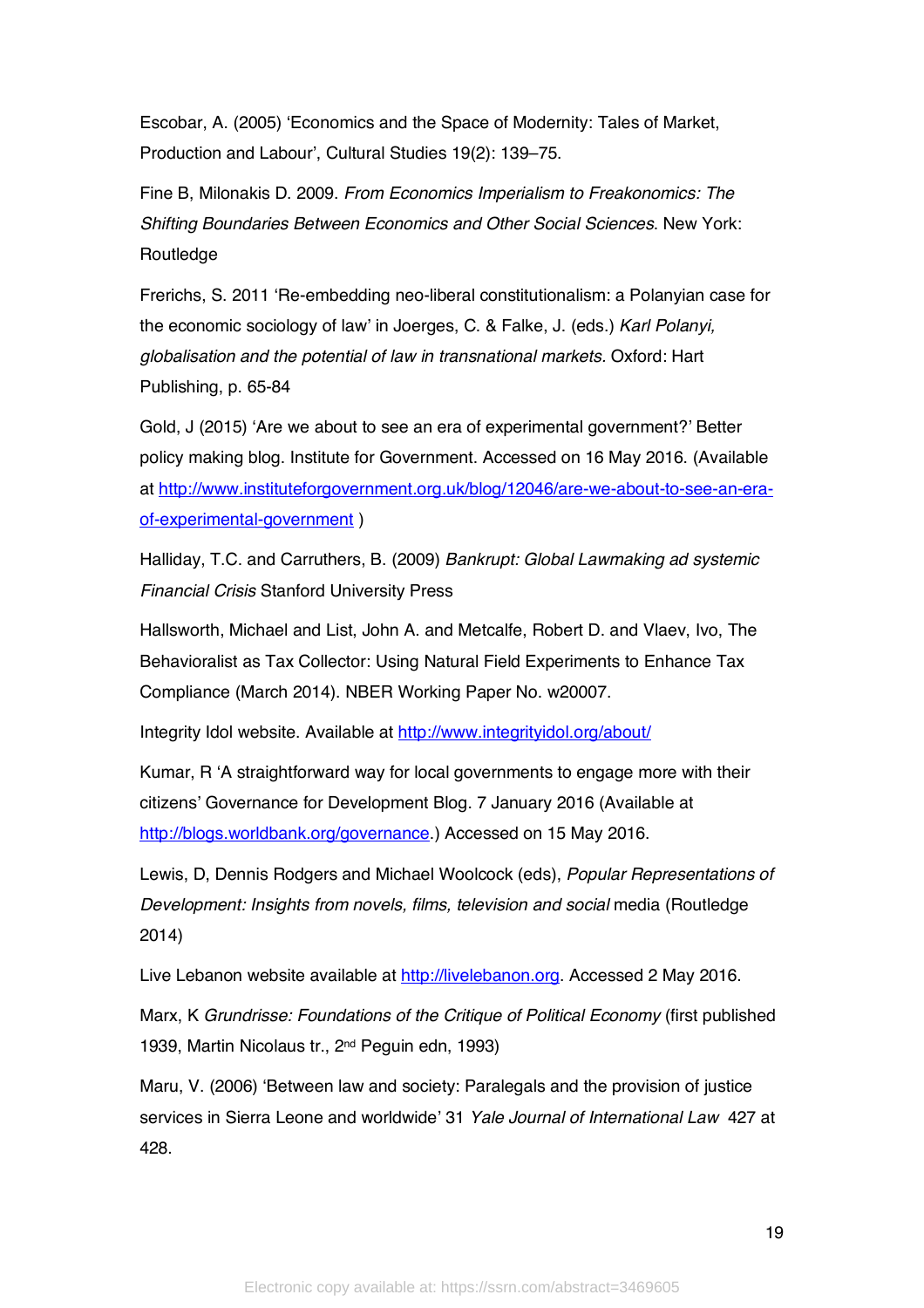Mikami, C. (2016) Empowering youth to drive change in the Eastern Carribean 17 March 2016. Accessed on 16 May 2016 (Available at: http://www.latinamerica.undp.org)

Mills, C.W. (1970 [1959]) *The Sociological Imagination* (Harmondsworth: Penguin)

Mokka, R (2015) 'This is why Finland is able to implement the basic income experiment' Blog. Demos Helsinki. December 8 2015. Accessed on: 16 May 2016. (Available at:

http://www.demoshelsinki.fi/en/2015/12/08/this-is-why-finland-is-able-to-implementthe-basic-income-experiment/)

MySociety website. (Available at https://www.mysociety.org) Accessed on 23 May 2016.

Perry-Kessaris (forthcoming 2017) 'The co-construction of legitimacy of/through the Doing Business indicators' *International Journal of Law in Context*

Perry-Kessaris A (2015) 'Approaching the econo-socio-legal' 11:16 *Annual Review of Law & Social Science* 1-18

Perry-Kessaris A (2014) 'The case for a visualized economic sociology of legal development' *Current Legal Problems* vol. 67 pp. 169-198.

Perry-Kessaris A (2013a) 'What does it mean to take a socio-legal approach to international economic law?' in Perry-Kessaris A ed *Socio-Legal Approaches to International Economic Law: Text, context, subtext* Routledge.

Perry-Kessaris A (2013b) '*Anemos*-ity, *apatheia*, *enthousiasmos*: An economic sociology of law and wind farm development in Cyprus' 40:1 *Journal of Law & Society* Special Issue Towards an Economic Sociology of Law 68-91

Perry-Kessaris A (2011) 'Reading the story of law and embeddedness through a community lens: A Polanyi-meets-Cotterrell economic sociology of law?' 62:4 *Northern Ireland Legal Quarterly* Special Issue on Socializing Economic Relationships 401-13

Perry-Kessaris, A. (2008) *Global Business Local Law: The Indian legal system as a communal resource in foreign investment relations* Aldershot: Ashgate.

Rodrik, D. (2016) *Economic Rules: why economics works, when it fails and how to tell the difference* Oxford: OUP